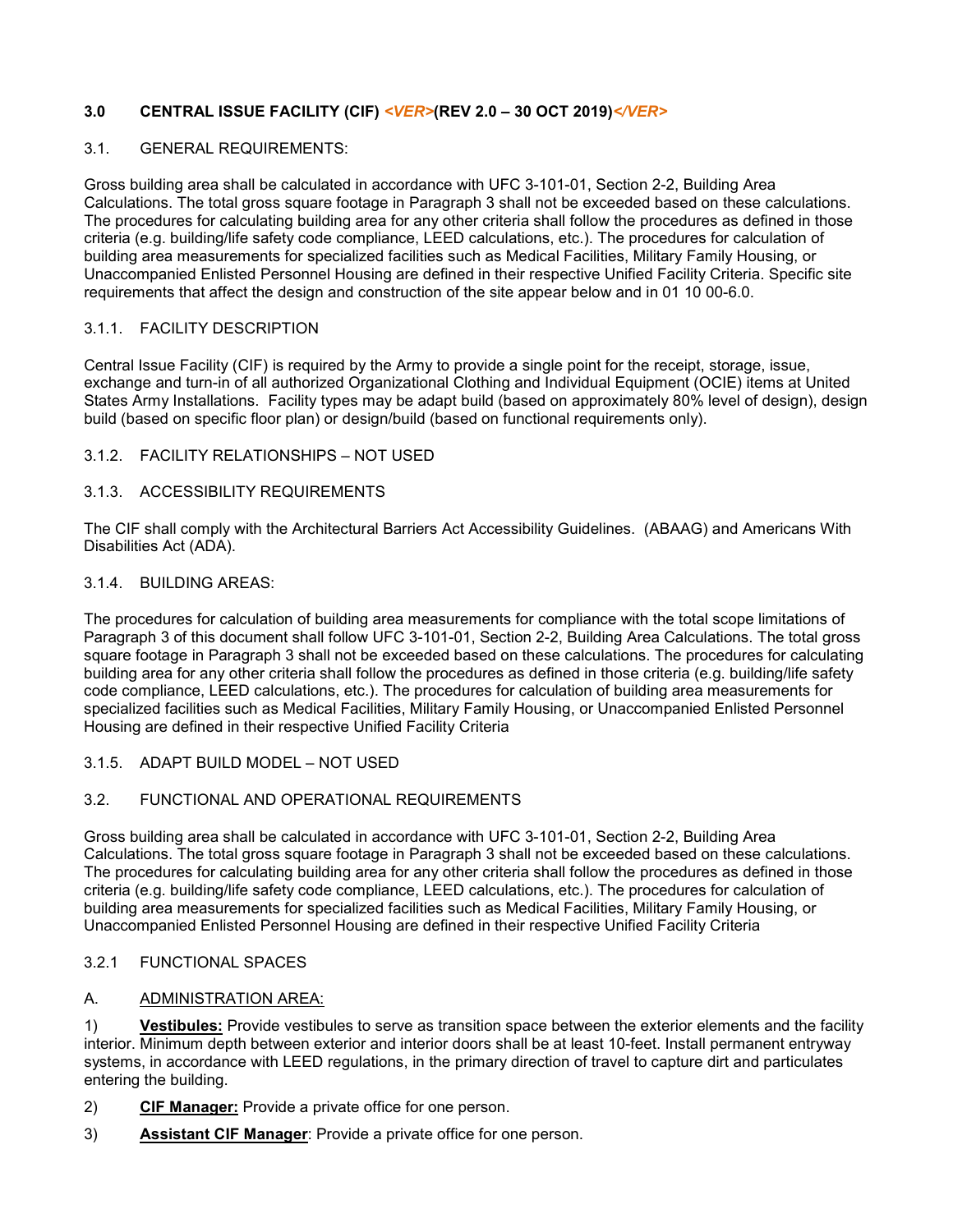4) **Administration Area:** Provide an administration area adjacent to the CIF and Asst. CIF managers' offices. Provide open space for three (3) workstations and a print/copy/fax area in Large, Initial Entry and Medium CIFs; provide space for two (2) workstations and a print/copy/fax area in Small CIFs.

5) **Property Book Officer:** Provide a private office for one person.

6) **Property Section:** Provide an office with space for six (6) workstations and a print/copy/fax area in Large, Initial Entry and Medium CIFs; provide an office with space for three (3) workstations and a print/copy/fax area in Small CIFs.

7) **Stock Control Room (If required):** Provide office for this function in the Property Section as required.

8) **General Purpose Storage:** Storage Closet with 24" deep steel shelving capable of supporting minimum 30-pounds per square foot along the walls.

9) **Team Room:** Provide an open office.

10) **Records Holding/Verification:** Provide room space for 3,000 linear inches of GFGI record storage – (Basis-of-design for record storage is 42-inch wide, 5-drawer, steel, file cabinets, @ approximately 200 linear inches of file storage per cabinet). Records Holding/Verification shall be located adjacent to the Property Section or the Reception Desk.

11) **Multipurpose Room:** Provide a conference type room. The room shall accommodate seating for 12. The room shall accommodate multiple tables on locking casters. The configuration shall accommodate multiple room settings/configurations that can be easily rearranged. Provide and install a low profile ceiling mounting kit for a GFGI projector. Provide a ceiling recessed mounted, motorized projection screen at the front of the room. Projection screen shall have a diagonal viewing area of minimum 108-inches. Provide two (2) dry erase boards at least 48" in height and 96" in width.

12) **Corridors:** Provide as required. Corridors shall have a minimum width of 72 inches.

13) **Male Toilet/Shower/Locker:** Provide toilet facilities to serve the administrative personnel assigned to facility and customers.

14) **Female Toilet/Shower/Locker:** Provide toilet facilities to serve the administrative personnel assigned to facility and customers. Include a separate room to accommodate nursing mother lactation with a compact refrigerator, power outlet, countertop, sink and seating for one (1) person. Door shall be lockable from the interior with an occupancy indicator. When facility staffing does not warrant use as lactation room, space may be repurposed for facility storage.

15) **Employee Break and Vending Room:** Provide a break room with built-in base cabinets with matching upper wall mounted cabinets. Base cabinet shall include 12-inch drawer and adjustable shelf with a door. Provide adequate counter space above the base cabinets to accommodate 3 linear feet of prep area, a built-in single bowl, stainless steel kitchen sink, and two (2) GFGI microwave ovens. Size the area to accommodate the following GFGI items: two (2) refrigerators, three (3) 36-inch tables and twelve (12) chairs. Locate a vending area in the employee break room. Provide a space for the storage of recyclables. Size the recycling area to accommodate five (5) 13 gallon receptacles. Provide dedicated power for each refrigerators, and microwave ovens.

16) **Janitor's Closet: Pr**ovide a janitor's closet. Janitor's closet shall have a 10 inch deep floor mounted stainless steel mop sink, with hot and cold service faucet, a four holder mop rack and two 18 inch deep by 48 inch long heavy duty stainless steel shelves for storage of cleaning supplies. Janitor's closet shall have space for storage of buckets and vacuum.

17) **Vending Areas:** In addition to the vending area in the employee break room, locate one vending area in the warehouse operations area, and one vending area in the administration area for visitors. Size employee vending areas to accommodate three (3) full size GFGI vending machines and one (1) CFCI ice cube machinedispenser. Size visitor vending area to accommodate three (3) full size GFGI vending machines. Provide a space for the storage of recyclables. Ice cube machine-dispenser shall be designed for hotel type bucket filling, capable of producing a minimum of 250 pounds of regular ice cubes in 24 hours, with 180-pound capacity. Provide manufacturer recommended water filter on the water supply line with isolation valve. Size water supply piping per manufacturer requirements. Place floor drain in area near vending machines and ice maker not subject to user traffic. Route condensate line(s) to floor drain. Provide dedicated power for each vending machine and ice cube machine-dispenser.

# 18) *<CIF\_LARGE>***MINIMUM Programmed Administrative Area Space – Large CIF**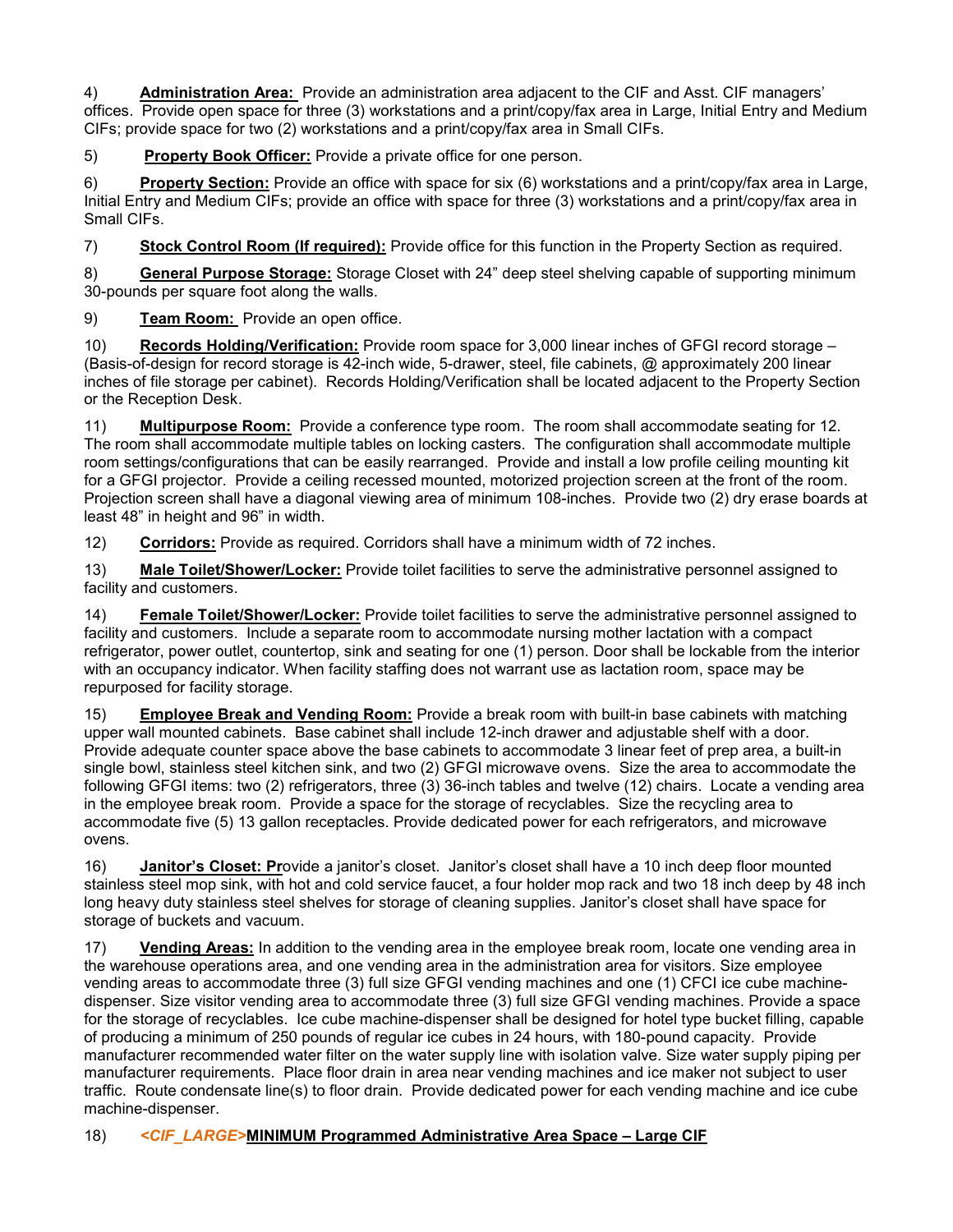| <b>SPACE</b>                                                                                                                                | <b>Minimum NSF</b> |
|---------------------------------------------------------------------------------------------------------------------------------------------|--------------------|
| <b>ADMINISTRATION AREA</b>                                                                                                                  |                    |
| <b>VESTIBULES</b>                                                                                                                           | As Needed          |
| <b>CIF MANAGER</b>                                                                                                                          | 120                |
| ASSISTANT CIF MANAGER                                                                                                                       | 120                |
| <b>ADMINISTRATION AREA</b>                                                                                                                  | 300                |
| PROPERTY BOOK OFFICER                                                                                                                       | 120                |
| <b>GENERAL PURPOSE STORAGE</b>                                                                                                              | 100                |
| PROPERTY SECTION                                                                                                                            | 570                |
| RECORDS HOLDING/VERIFICATION                                                                                                                | 250                |
| <b>STOCK CONTROL</b>                                                                                                                        | 200                |
| <b>TEAM ROOM</b>                                                                                                                            | 150                |
| MULTIPURPOSE AND CONFERENCE ROOM                                                                                                            | 500                |
| <b>CORRIDORS</b>                                                                                                                            | As Needed          |
| MALE EMPLOYEE TOILET/SHOWER/LOCKER                                                                                                          | As Needed          |
| FEMALE EMPLOYEE TOILET/SHOWER/LOCKER                                                                                                        | As Needed          |
| EMPLOYEE BREAK AND VENDING ROOM                                                                                                             | 400                |
| LACTATION                                                                                                                                   | 50                 |
| VENDING (MAY REQUIRE MORE THAN ONE)                                                                                                         | As Needed          |
| <b>STAIRS</b>                                                                                                                               | ۰                  |
| <b>ELEVATOR</b>                                                                                                                             |                    |
| ELECTRICAL CLOSET                                                                                                                           | As Needed          |
| TELECOMMUNICATIONS CLOSET                                                                                                                   | As Needed          |
| JANITOR'S CLOSET (MAY REQUIRE MORE THAN ONE)<br><cif_initial>MINIMUM Programmed Administrative Area Space - Initial Entry CIF</cif_initial> | 40                 |
| <b>SPACE</b>                                                                                                                                | <b>Minimum NSF</b> |
| <b>ADMINISTRATION AREA</b>                                                                                                                  |                    |
| <b>VESTIBULES</b>                                                                                                                           | As Needed          |
| <b>CIF MANAGER</b>                                                                                                                          | 120                |
| ASSISTANT CIF MANAGER                                                                                                                       | 120                |
| ADMINISTRATION AREA                                                                                                                         | 300                |
| PROPERTY BOOK OFFICER                                                                                                                       | 120                |
| <b>GENERAL PURPOSE STORAGE</b>                                                                                                              | 100                |
| PROPERTY SECTION                                                                                                                            | 750                |
| RECORDS HOLDING/VERIFICATION                                                                                                                | 230                |
| STOCK CONTROL                                                                                                                               | 200                |
|                                                                                                                                             |                    |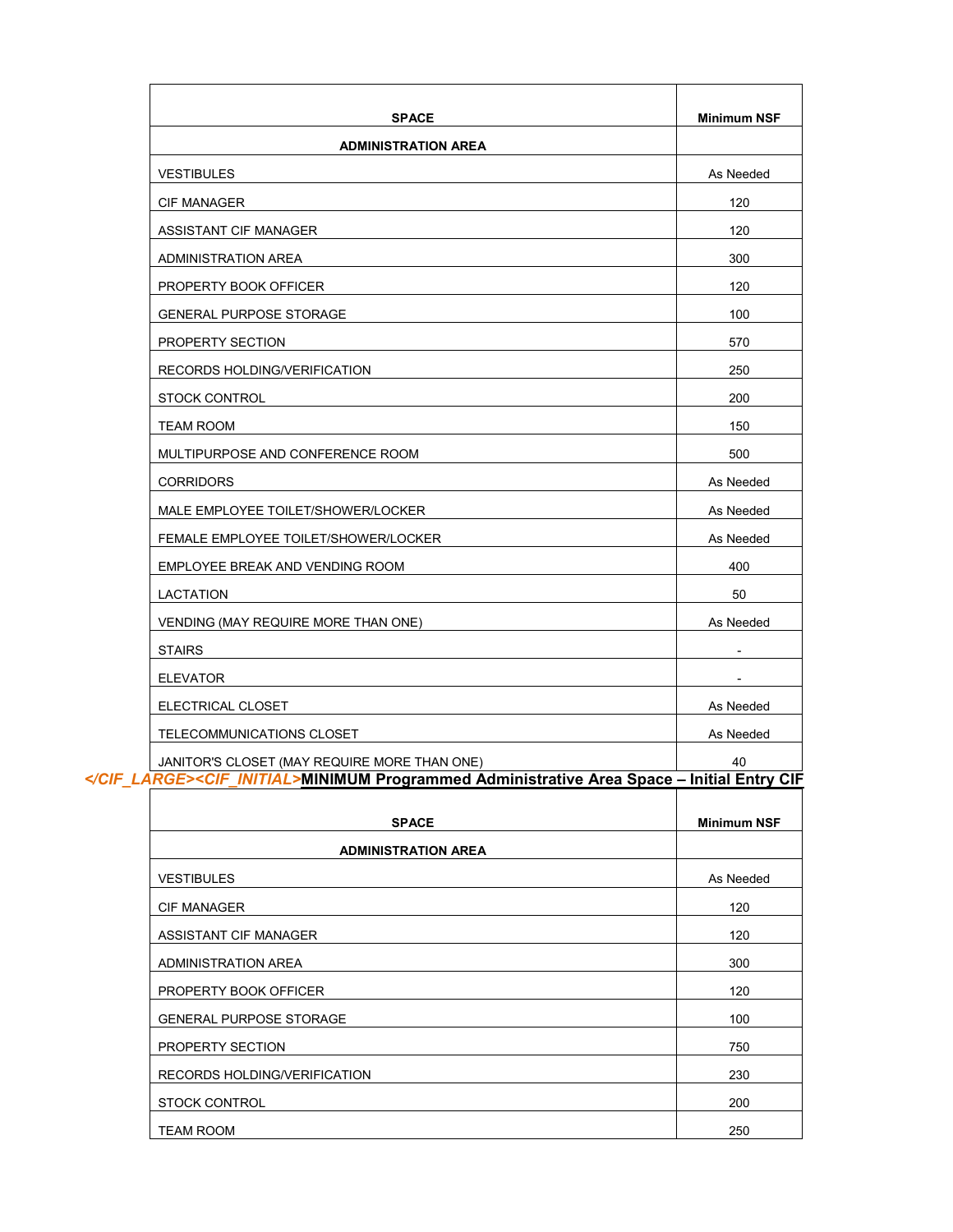| <b>SPACE</b>                                                                   | <b>Minimum NSF</b> |
|--------------------------------------------------------------------------------|--------------------|
| <b>MULTIPURPOSE ROOM</b>                                                       | 480                |
| <b>CORRIDORS</b>                                                               | As Needed          |
| MALE EMPLOYEE TOILET/SHOWER/LOCKER                                             | As Needed          |
| FEMALE EMPLOYEE TOILET/SHOWER/LOCKER                                           | As Needed          |
| <b>EMPLOYEE BREAK ROOM</b>                                                     | 480                |
| <b>LACTATION</b>                                                               | 50                 |
| VENDING (MAY REQUIRE MORE THAN ONE)                                            | As Needed          |
| <b>STAIRS</b>                                                                  | As Needed          |
| <b>ELEVATOR</b>                                                                | As Needed          |
| ELECTRICAL CLOSET                                                              | As Needed          |
| TELECOMMUNICATIONS CLOSET                                                      | As Needed          |
| JANITOR'S CLOSET (MAY REQUIRE MORE THAN ONE)                                   | 30                 |
| <cif medium="">MINIMUM Programmed Administrative Area Space - Medium CIF</cif> |                    |

| <b>SPACE</b>                                 | <b>Minimum NSF</b> |
|----------------------------------------------|--------------------|
| <b>ADMINISTRATION AREA</b>                   |                    |
| <b>VESTIBULES</b>                            | As Needed          |
| <b>CIF MANAGER</b>                           | 120                |
| ASSISTANT CIF MANAGER                        | 120                |
| <b>ADMINISTRATION AREA</b>                   | 300                |
| PROPERTY BOOK OFFICER                        | 120                |
| <b>GENERAL PURPOSE STORAGE</b>               | 100                |
| PROPERTY SECTION                             | 750                |
| RECORDS HOLDING/VERIFICATION                 | 230                |
| <b>STOCK CONTROL</b>                         | 200                |
| <b>TEAM ROOM</b>                             | 250                |
| MULTIPURPOSE ROOM                            | 480                |
| <b>CORRIDORS</b>                             | As Needed          |
| MALE EMPLOYEE TOILET/SHOWER/LOCKER           | As Needed          |
| FEMALE EMPLOYEE TOILET/SHOWER/LOCKER         | As Needed          |
| <b>EMPLOYEE BREAK ROOM</b>                   | 480                |
| VENDING (MAY REQUIRE MORE THAN ONE)          | As Needed          |
| <b>STAIRS</b>                                | As Needed          |
| <b>ELEVATOR</b>                              | As Needed          |
| ELECTRICAL CLOSET                            | As Needed          |
| TELECOMMUNICATIONS CLOSET                    | As Needed          |
| JANITOR'S CLOSET (MAY REQUIRE MORE THAN ONE) | 30                 |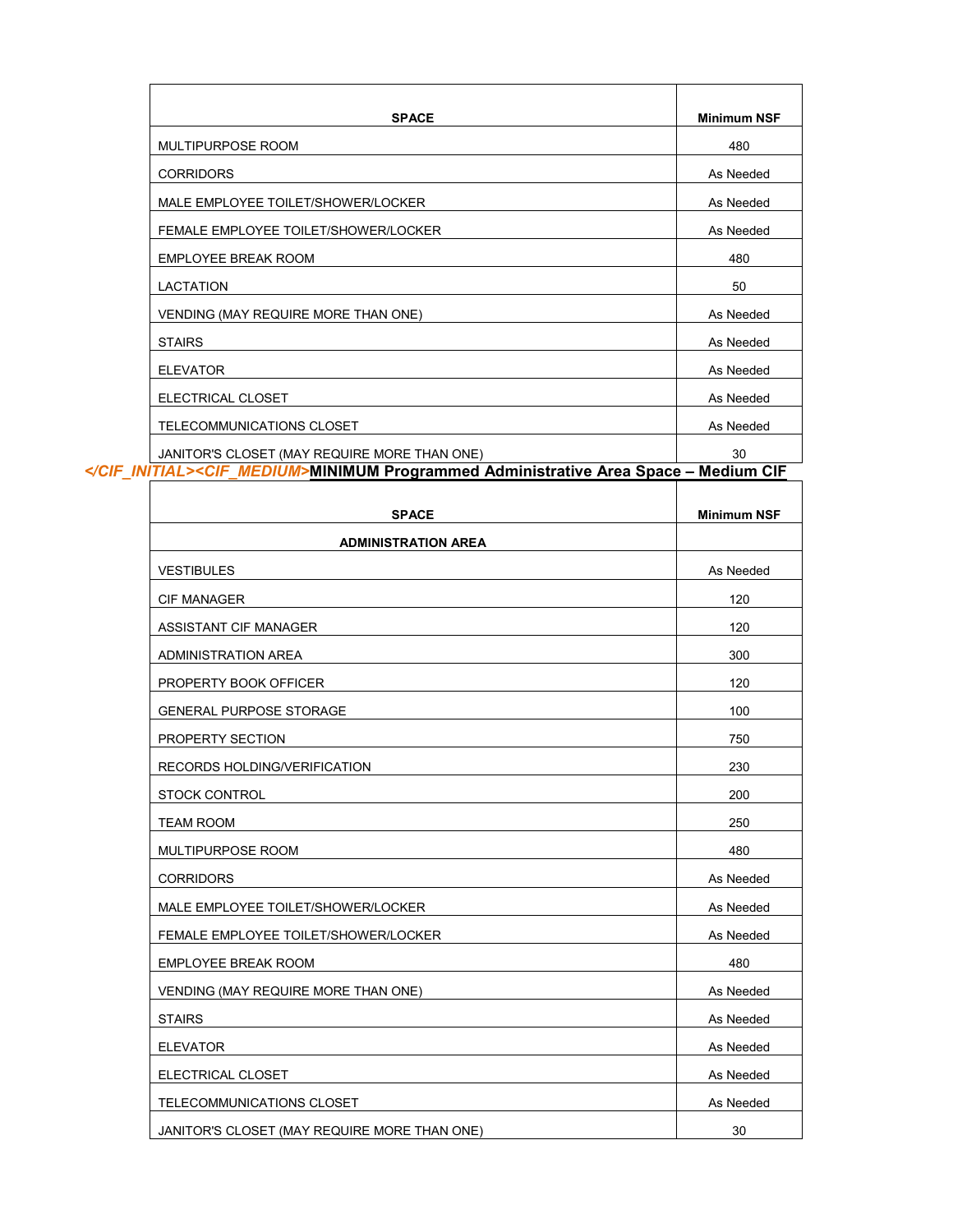| <b>SPACE</b>                                 | <b>Minimum NSF</b> |
|----------------------------------------------|--------------------|
| <b>ADMINISTRATION AREA</b>                   |                    |
| <b>VESTIBULES</b>                            | As Needed          |
| <b>CIF MANAGER</b>                           | 120                |
| ASSISTANT CIF MANAGER                        |                    |
| <b>ADMINISTRATION AREA</b>                   | 150                |
| PROPERTY BOOK OFFICER                        | 120                |
| GENERAL PURPOSE STORAGE                      |                    |
| PROPERTY SECTION                             | 300                |
| RECORDS HOLDING/VERIFICATION                 | 175                |
| <b>STOCK CONTROL</b>                         |                    |
| <b>TEAM ROOM</b>                             | 150                |
| MULTIPURPOSE ROOM                            | 270                |
| <b>CORRIDORS</b>                             | As Needed          |
| MALE EMPLOYEE TOILET/SHOWER/LOCKER           | As Needed          |
| FEMALE EMPLOYEE TOILET/SHOWER/LOCKER         | As Needed          |
| <b>EMPLOYEE BREAK ROOM</b>                   | 270                |
| VENDING (MAY REQUIRE MORE THAN ONE)          | As Needed          |
| <b>STAIRS</b>                                |                    |
| <b>ELEVATOR</b>                              | ۰                  |
| ELECTRICAL CLOSET                            | As Needed          |
| TELECOMMUNICATIONS CLOSET                    | As Needed          |
| JANITOR'S CLOSET (MAY REQUIRE MORE THAN ONE) | 30                 |

#### *</CIF\_MEDIUM><CIF\_SMALL>***MINIMUM Programmed Administrative Area Space – Small CIF**

### *</CIF\_SMALL>*

### B. CUSTOMER MODULE:

1) **Queuing/Orientation Area:** Provide a Queuing/Orientation Hall adjacent to the Reception and Check-In Counter. The Queuing/Orientation Hall shall be located on an opposite side of the building from the Checkout Area. Provide and install wall mounting kits for 2- 52" GFGI flat screen TVs, to include power and communication cables. Mounting kit locations shall be coordinated with the furniture layout and shall be finalized during design. Design space to accommodate seating arrangement for a minimum of sixty (60) seats in the Large and Medium CIFs, a minimum of two-hundred and forty (240) seats in the Initial Entry CIF, and a minimum of fifteen (15) seats in the Small CIF.

**2) Reception and Check-In Counter:** Provide a Reception area in-line with the entry to the

Queuing/Orientation Hall with a check-in counter area to accommodate soldier initial processing and check-in. Provide a reception desk area furnished with a built-in combination work counter and check-in counter. Work counter shall be a minimum of 30 inches high. Work counter shall be furnished with a minimum of six (6) lockable file drawer units. Customer service counter shall be a minimum of 42 inches high with a counter section that is ABA compliant. Provide desk work space for minimum three (3) persons in Large, Initial Entry and Medium CIFs; and desk work space for minimum two (2) persons in Small CIFs.

**3) Issue/Turn-in Aisle:** Provide an issue aisle to accommodate issue/turn-in of clothing/equipment at furnished issue stations. Issue aisle shall be adjacent to the Issue Counter Area.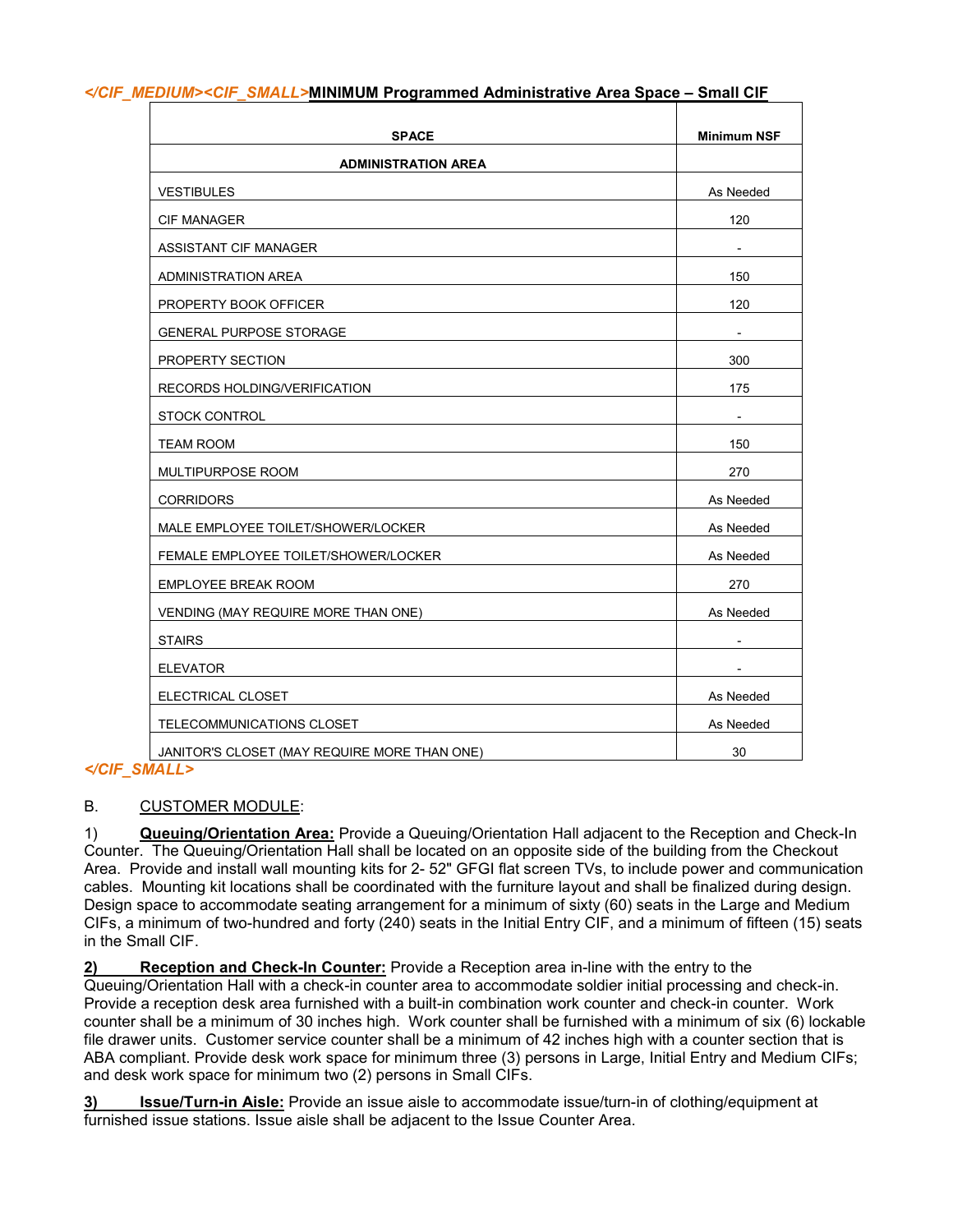**4) Issue/Turn-in Counter Area:** Provide an issue/turn-in counter area, to accommodate issue/turn-in of clothing/equipment. Each issue station shall be minimum 60 inches wide, 42 inches high, and shall be furnished with a full length 24 inches deep built-in counter capable of supporting a minimum of 30 pounds per square foot. Continuous counters with a maximum of three (3) issue/turn-in stations each may be provided.

**5) Issue/Turn-in Support:** Provide floor space behind the issue counters for flow racks and back-up storage. The back-up storage space shall accommodate storage bins for Organizational Clothing and Individual Equipment (OCIE) issue.

**6) Special MOS Issue/Turn-In:** Provide an issue room for special issue items. The room shall accommodate issue/turn-in of unique/special equipment. Furnish a counter 72 inches wide, 42 inches high, and shall be furnished with a full length 24 inches deep built-in counter capable of supporting a minimum of 30 pounds per square foot. Provide steel shelving 24 inches deep to run the entire length of each two side walls.

**7) Male Visitor's Toilet:** Male visitor's toilet shall be accessible. Provide toilet facilities to serve one hundred twenty (120) soldiers for Large and Initial Entry CIFs. Provide a minimum of one water closet, one urinal and two lavatories for the Medium CIF. For Small CIFs, toilet facilities for staff and visitors are combined.

**8) Female Visitor's Toilet:** Female visitor's toilet shall be accessible. Provide three (3) each water closets and lavatories for the Large and Initial Entry CIFs. Provide two (2) each water closets and lavatories for the Medium CIF. For Small CIFs, toilet facilities for staff and visitors are combined.

**9) Checkout Area:** Provide a checkout counter area to accommodate final processing and checkout of clothing/equipment. Provide L-Shaped checkout stations. Each checkout station shall be minimum 36 inches wide, 48 inches high and 30 inches deep with a return of 96 inches wide, 36 inches high and 30 inches deep builtin counter capable of supporting a minimum of 30 pounds per square foot. Checkout counter shall be able to accommodate a workstation and a laser printer. The checkout counter shall resemble a "Grocery Store" style checkout kiosk.

**10) Waiting Area:** Provide a waiting area to accommodate a minimum of sixty (60) seats in the Large and Medium CIFs, a minimum of two-hundred and forty (240) seats in the Initial Entry CIF, and a minimum of fifteen (15) seats in the Small CIF. This area shall be adjacent to the Checkout area.

**11) Cart Area:** Provide an area for the storage of shopping carts. Locate as indicated on the floor plan.

# *12) <CIF\_LARGE>***MINIMUM Programmed Issue Area Space – Large CIF**

| <b>SPACE</b>                                             | <b>Minimum NSF</b> |  |  |
|----------------------------------------------------------|--------------------|--|--|
| <b>ISSUE AREA</b>                                        |                    |  |  |
| RECEPTION AND CHECK-IN (3 STATIONS)                      | 210                |  |  |
| QUEUING/ORIENTATION AREA                                 | 2,000              |  |  |
| <b>CART AREA</b>                                         | 100                |  |  |
| <b>ISSUE/TURN-IN AISLE</b>                               | 1,800              |  |  |
| FITTING BOOTHS (7 @ 30SF)                                | 210                |  |  |
| ISSUE/TURN-IN COUNTER/SUPPORT AREA (12 STATIONS MINIMUM) | 2,600              |  |  |
| CORRIDORS/PASS-THRU                                      | As Needed          |  |  |
| SPECIAL MOS ISSUE/TURN-IN                                | 400                |  |  |
| MALE EMPLOYEE TOILET/SHOWER/LOCKER                       | As Needed          |  |  |
| FEMALE EMPLOYEE TOILET/SHOWER/LOCKER                     | As Needed          |  |  |
| MALE TOILET (VISITORS)                                   | As Needed          |  |  |
| FEMALE TOILET (VISITORS)                                 | As Needed          |  |  |
| <b>VESTIBULES</b>                                        | As Needed          |  |  |
| ASSEMBLY/WAITING AREA                                    | 650                |  |  |
| FINAL PROCESSING/CHECKOUT (6 STATIONS)                   | 850                |  |  |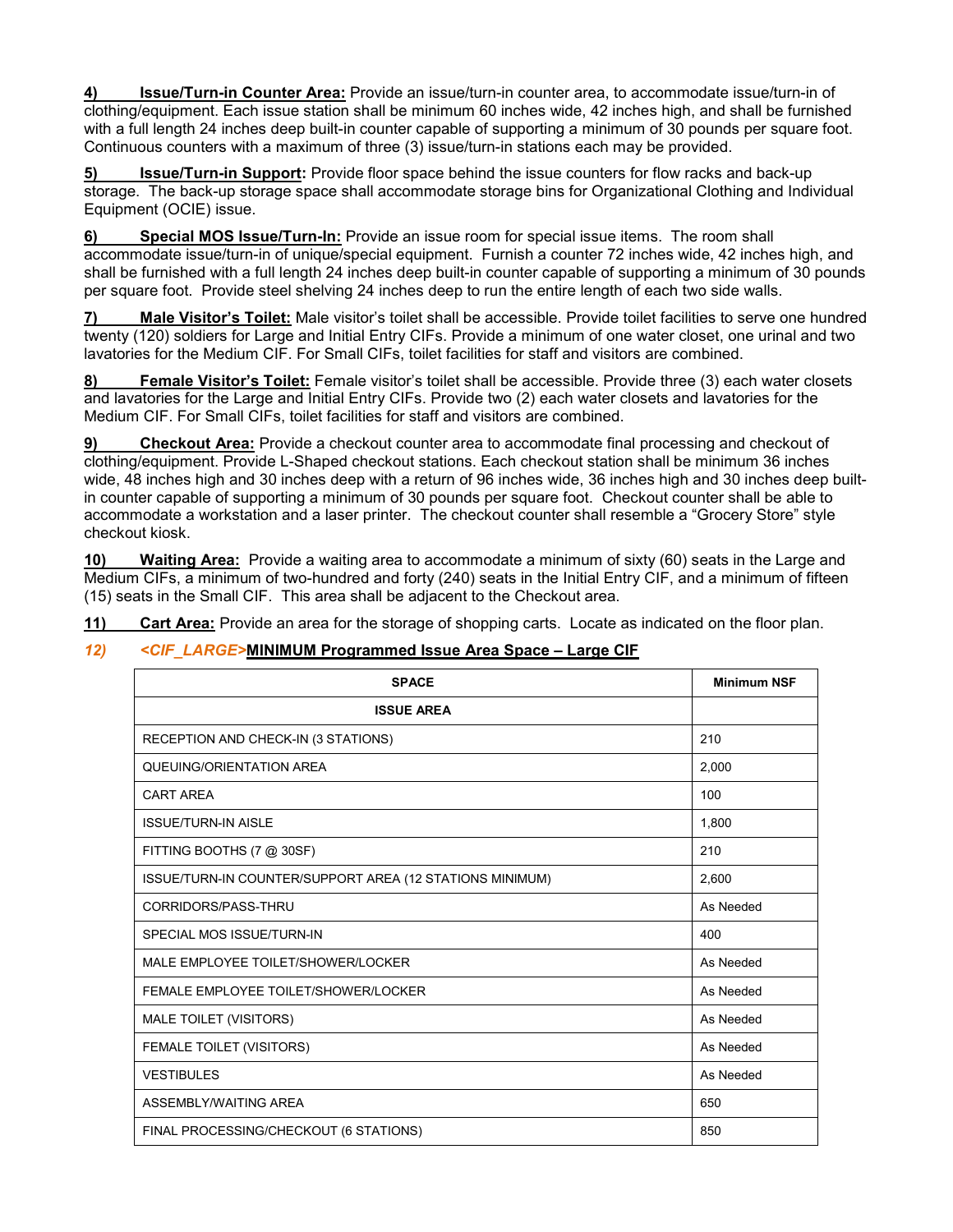| <b>Martin La</b> Mintenneum i Togrammoa 100au 7 a oa Upaou<br><b>SPACE</b>                                  | <b>Minimum NSF</b> |  |  |  |  |
|-------------------------------------------------------------------------------------------------------------|--------------------|--|--|--|--|
| <b>ISSUE AREA</b>                                                                                           |                    |  |  |  |  |
| RECEPTION AND CHECK-IN (3 STATIONS)                                                                         | 210                |  |  |  |  |
| QUEUING/ORIENTATION AREA                                                                                    | 3,200              |  |  |  |  |
| <b>CART AREA</b>                                                                                            | 100                |  |  |  |  |
| <b>ISSUE/TURN-IN AISLE</b>                                                                                  | 1,600              |  |  |  |  |
| FITTING BOOTHS (6 @ 30SF)                                                                                   | 180                |  |  |  |  |
| ISSUE/TURN-IN COUNTER/SUPPORT AREA (12 STATIONS MINIMUM)                                                    | 2,500              |  |  |  |  |
| CORRIDORS/PASS-THRU                                                                                         | As Needed          |  |  |  |  |
| SPECIAL MOS ISSUE/TURN-IN                                                                                   | 400                |  |  |  |  |
| MALE EMPLOYEE TOILET/SHOWER/LOCKER                                                                          | As Needed          |  |  |  |  |
| FEMALE EMPLOYEE TOILET/SHOWER/LOCKER                                                                        | As Needed          |  |  |  |  |
| MALE TOILET (VISITORS)                                                                                      | As Needed          |  |  |  |  |
| FEMALE TOILET (VISITORS)                                                                                    | As Needed          |  |  |  |  |
| <b>VESTIBULES</b>                                                                                           | As Needed          |  |  |  |  |
| ASSEMBLY/WAITING AREA                                                                                       | 3,100              |  |  |  |  |
| FINAL PROCESSING/CHECKOUT (6 STATIONS)<br>$A/$ $AIP$ interests a $AIP$ interest that building the $D_{max}$ | 1,500<br>$\sim$    |  |  |  |  |

#### *</CIF\_LARGE><CIF\_INITIAL>***MINIMUM Programmed Issue Area Space – Initial Entry CIF**

| <i><cif_medium></cif_medium></i> MINIMUM        Programmed Issue Area Space – Medium_CIF |                    |
|------------------------------------------------------------------------------------------|--------------------|
| <b>SPACE</b>                                                                             | <b>Minimum NSF</b> |
| <b>ISSUE AREA</b>                                                                        |                    |
| RECEPTION AND CHECK-IN (2 STATIONS)                                                      | 210                |
| QUEUING/ORIENTATION AREA                                                                 | 1.900              |
| <b>CART AREA</b>                                                                         | 100                |
| <b>ISSUE/TURN-IN AISLE</b>                                                               | 2.300              |
| FITTING BOOTHS (6 @ 30SF)                                                                | 180                |
| ISSUE/TURN-IN COUNTER/SUPPORT AREA (12 STATIONS MINIMUM)                                 | 2.500              |
| CORRIDORS/PASS-THRU                                                                      | As Needed          |
| SPECIAL MOS ISSUE/TURN-IN                                                                | 400                |
| MALE EMPLOYEE TOILET/SHOWER/LOCKER                                                       | As Needed          |
| FEMALE EMPLOYEE TOILET/SHOWER/LOCKER                                                     | As Needed          |
| MALE TOILET (VISITORS)                                                                   | As Needed          |
| FEMALE TOILET (VISITORS)                                                                 | As Needed          |
| <b>VESTIBULES</b>                                                                        | As Needed          |
| ASSEMBLY/WAITING AREA                                                                    | 1,200              |
| FINAL PROCESSING/CHECKOUT (4 STATIONS)                                                   | 500                |
| <cif_small>MINIMUM Programmed Issue Area Space - Small CIF</cif_small>                   |                    |
| <b>SPACE</b>                                                                             | <b>Minimum NSF</b> |
| <b>ISSUE AREA</b>                                                                        |                    |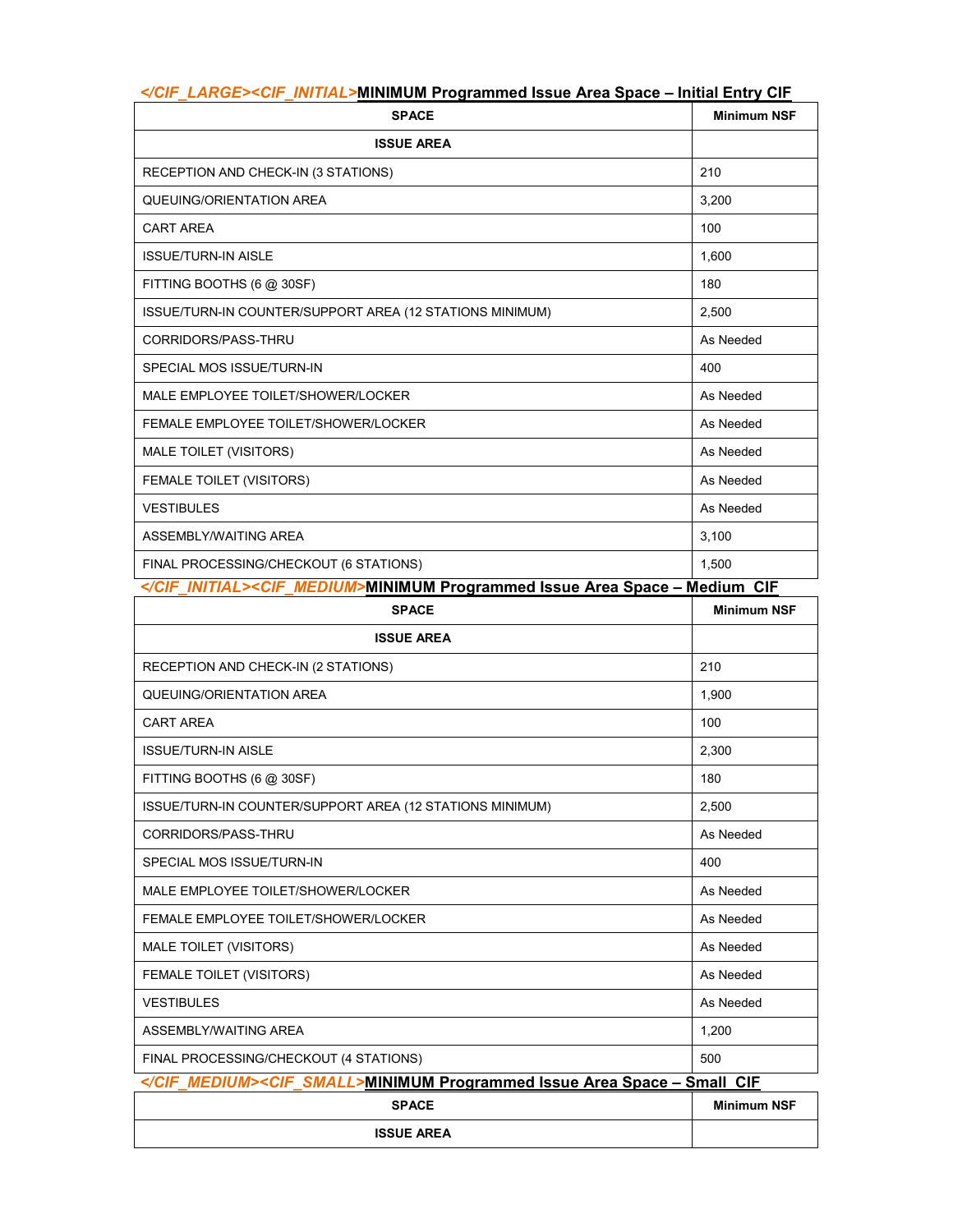| <b>SPACE</b>                                             | <b>Minimum NSF</b>           |
|----------------------------------------------------------|------------------------------|
| RECEPTION AND CHECK-IN (2 STATIONS)                      | 160                          |
| QUEUING/ORIENTATION AREA                                 | 700                          |
| <b>CART AREA</b>                                         | 80                           |
| <b>ISSUE/TURN-IN AISLE</b>                               | 1,400                        |
| FITTING BOOTHS (4 @ 30SF)                                | 120                          |
| ISSUE/TURN-IN COUNTER/SUPPORT AREA (12 STATIONS MINIMUM) | 1,400                        |
| CORRIDORS/PASS-THRU                                      | As Needed                    |
| SPECIAL MOS ISSUE/TURN-IN                                | 400                          |
| MALE EMPLOYEE TOILET/SHOWER/LOCKER                       | As Needed                    |
| FEMALE EMPLOYEE TOILET/SHOWER/LOCKER                     | As Needed                    |
| MALE TOILET (VISITORS)                                   | -                            |
| FEMALE TOILET (VISITORS)                                 | $\qquad \qquad \blacksquare$ |
| <b>VESTIBULES</b>                                        | As Needed                    |
| ASSEMBLY/WAITING AREA                                    | 500                          |
| FINAL PROCESSING/CHECKOUT (3 STATIONS)                   | 450                          |
|                                                          |                              |

**13) Exterior Shakedown Area:** Provide a covered 3,500 square foot concrete pad for Large and Initial Entry CIFs. Provide a covered 1,500 square foot concrete pad for Medium CIFs. Canopy shall provide 12' clear height and extend 2' beyond the edge concrete pad on all sides. The concrete pad shall be located adjacent to the exit from the Issue Area.

### **14) Minimum Authorized Exterior Space**

**EXTERIOR SHAKEDOWN AREA:** *<CIF\_LARGE>*Large CIF (3,500-GSF)

**MINIMUM NSF:** 1,750<sup></CIF\_LARGE><CIF\_INITIAL> Initial Entry CIF (3,500-GSF)</sup>

**MINIMUM NSF: 1,750</CIF\_INITIAL><CIF\_MEDIUM> Medium CIF (1,500-GSF)** 

**MINIMUM NSF: 750<sup></CIF\_MEDIUM><CIF\_SMALL>** Small CIF (1,500-GSF)</sup> **MINIMUM NSF:** 0*</CIF\_SMALL>*

C. WAREHOUSE AREA: Provide a clear loading dock area to accommodate space for receiving and outbound bays, pallet staging, Defense Reutilization Marketing Service (DRMS), sorted laundry pick-up/delivery, and small package receiving. The warehouse module shall have a floor area free of intermediate support columns with a clear height of 32-feet and include a floor loading designed to support a 5,000 lb. rough terrain forklift (minimum), minimum of two (2) but not more than four (4) commercial truck doors (1O'-O"x9'-0" ea.) with integrated dock levelers and automatic rollup doors, at least one (1) but not more than two (2) service doors (18'- 0"x14'-0") with integrated dock and fork truck ramp, a dock cover that extends at least 4'-0" past the edge of the loading platform, and separate loading docks for receiving and issue operations to accommodate both commercial and military vehicle deliveries, and an eyewash station.

1) **Kitting Area:** Provide designated floor space for two (2) kitting machines in Large, Initial Entry, and Medium CIFs. Provide designated floor space for one (1) kitting machine in Small CIFs. Kitting machines require electrical power connection; see Electrical Section for more information.

**2) Material Handling Equipment Area/Shipping and Receiving:** Provide designated floor space adjacent to the loading dock for this function.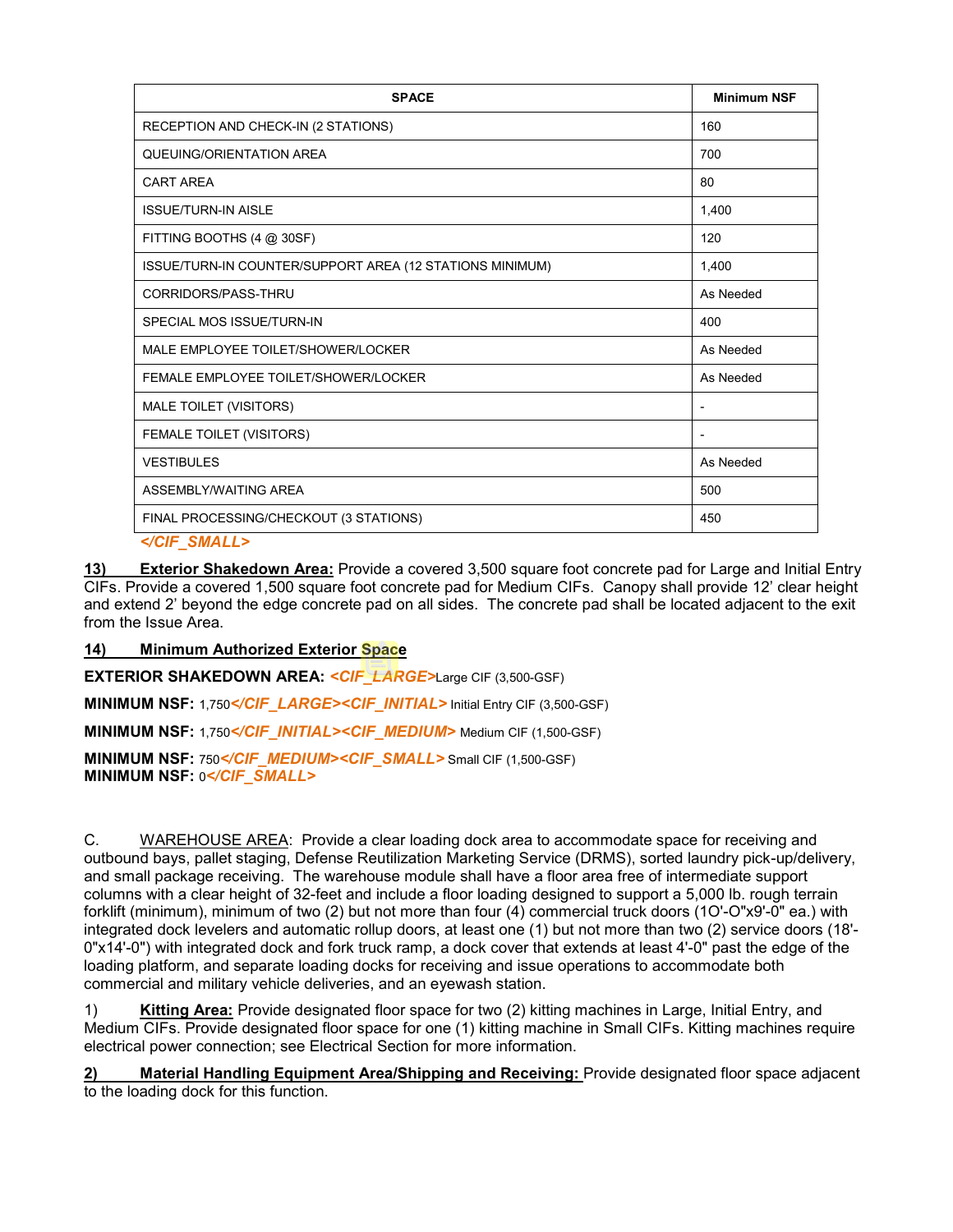**3) Warehouse Office:** Provide an enclosed and conditioned office space in the warehouse adjacent to the loading dock for Shipping/Receiving, DRMO and Laundry workstations. Size warehouse office to accommodate four (4) workstations in Large, Initial Entry and Medium CIFs, and two (2) workstations in Small CIFs.

**4) Laundry:** Provide a designated floor space in MHE Area/Shipping and Receiving. This area is used for laundry collection.

**5) DRMO:** Provide a designated floor space in MHE Area/Shipping and Receiving. This area is used to store salvageable items.

**6) Truck Dock:** Provide a two bay truck dock. Each bay shall be furnished with a 9 feet wide x 10 feet high high-lift sectional overhead door for Shipping/Receiving Operations. Door shall be electrically operated with manual override. Provide a reinforced concrete edge guard along the edge of the loading dock, as required. Concrete edge guard shall be minimum 1 foot wide and 1 foot high. Mount guardrails on top of concrete edge guard. Loading dock shall be furnished with all necessary dock accessories, including full-pit dock levelers, dock bumpers, fixed and removable safety railing, access stairs, etc. Dock height shall be 48 inches.. Provide wedge type dock seals on the sides plus a top curtain. Dock bumpers 12"d x 24"w x 12"h shall be installed on both sides of each truck bay per manufacturer's specifications. Provide 6-inch diameter bollards on each side of each dock door to protect interior door jambs.

a) **Dock Levelers:** Dock levelers shall be electro-hydraulic lifts with a minimum capacity of 25,000 lbs. Provide dock levelers whose ramp incline can be adjusted to suit the height of the freight carrier. Allow the loading ramp a minimum of 24 inches of vertical adjustment. Divide height adjustments 12 inches above and 12 inches below the dock level position of 48 inches, to provide coverage between 36 inches and 60 inches above grade. The non-fixed end of the dock leveler shall be extendable from a retracted position behind the line of the loading dock platform bumpers to at least 12 inches beyond the forward edge of the dock platform bumpers so as to rest on the bed of the freight carrier. For out of level freight carrier bed condition (difference in elevation from side to side at the rear of the carrier bed), allow a minimum correction of one inch for each 18 inches, and maximum 4 inch correction of ramp width over the width of the ramp. Ensure the rear edge of the ramp is parallel with the rear of the frame in order to prevent tripping or be a pinching hazard. Provide sides or edges, except front and rear edges, of the ramps which rise above the surrounding loading dock with sheet carbon steel skirts or toe guards of minimum 14 gage nominal thickness. Furnish smooth faced toe guards or skirts and mount flush with the edges of the ramp surface. Ensure sufficient depth of toe guards or skirts to protect the full operating range of dock travel. Dock levelers shall be of sufficient width for safe and efficient forklift operation and have features intended to prevent forklifts from driving off the dock when a truck/trailer is not present. Provide each dock leveler with a pushbutton station to activate motor, pump, and valves.

**7) Classification Room:** Provide a designated conditioned space for the classification of materials. The space shall contain 24" deep steel shelving capable of supporting minimum 30-pounds per square foot along one side wall and the back wall.

**8) Repair Room:** Provide a designated conditioned space for the repair of materials. The space shall contain 24" deep steel shelving capable of supporting minimum 30-pounds per square foot along one side wall and the back wall.

**9) Secure Storage:** Provide a designated conditioned space for the secure storage of non-sensitive records. The space shall contain 24" deep steel shelving capable of supporting minimum 30-pounds per square foot along one side wall and the back wall. Enclosure construction shall be in accordance with Army Regulation (AR) 190-51, Appendix B.

**10) General Purpose Storage (If Required):** Provide a designated conditioned space for the secure storage of non-sensitive records. The space shall contain 24" deep steel shelving capable of supporting minimum 30 pounds per square foot along one side wall and the back wall.

**11) Forklift Access:** Provide a forklift access door adjacent to the truck dock bays. The high-lift sectional overhead door shall be 12 feet wide x 14 feet high electrically operated with manual override. Assume the use of 5,000-pound capacity forklifts. If a ramp is required for access, the forklift access ramp shall be designed to provide required turning radius of 12-feet. Forklift access ramp shall have a minimum width of 16 feet. Provide a reinforced concrete edge guard along the entire length on both sides of the ramp. Concrete edge guard shall be minimum 1 foot wide and 1 foot high. Mount guardrails on top of concrete edge guard. Access ramp shall be furnished with all necessary dock accessories, including fixed and removable safety railing, access stairs, etc.

**12) Recycle Storage:** Provide dedicated areas accessible to waste haulers and building occupants for the collection and storage of recyclable materials for the entire building. Collection and storage areas may be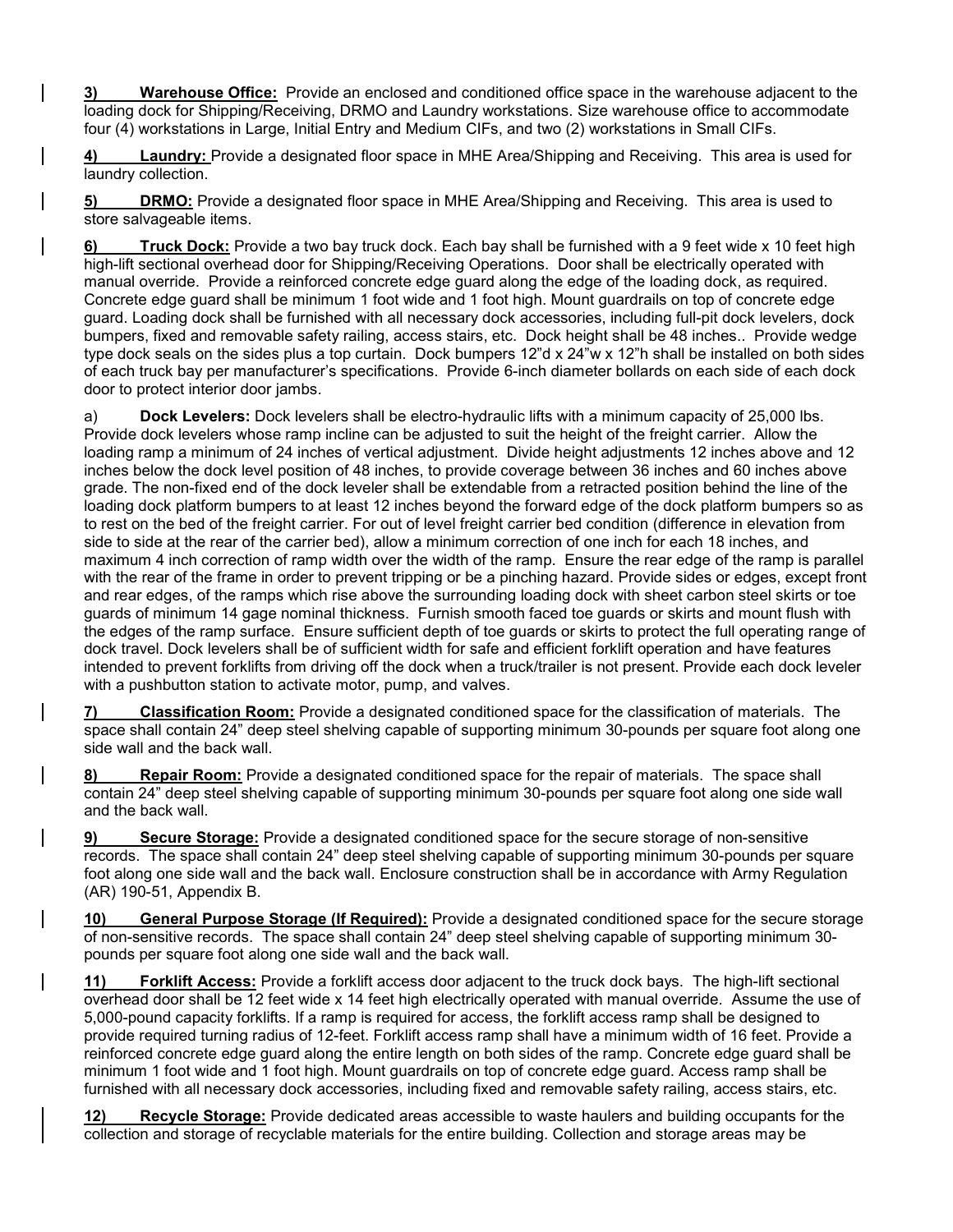separate locations. Recyclable materials must include mixed paper, corrugated cardboard, glass, plastics, and metals. Provide measures for the safe collection, storage, and disposal for the following: batteries, mercurycontaining lamps, and electronic waste in accordance with LEED regulations..

**13) Equipment Storage Area**: Provide designated floor space adjacent to the heavy item stacking area for storage of forklifts, cherry pickers, pallet jacks, etc. Locate the forklift charge station in this area.

**14) Warehouse Supervisor Office:** Provide an enclosed and conditioned area in the warehouse adjacent to the loading dock for the warehouse supervisor. Provide extra wide windows, minimum 10-feet wide x 4-feet high, in the long wall of the office facing into the warehouse, and minimum 4-feet wide x 4-feet high, in the short wall.

**15) Warehouse Rack Storage Area:** Provide an area for storage of goods on pallet racks. The Pallet Rack Storage System is a CFCI item. Coordinate with Government to provide suitable space, lighting and structural support for the system and to define detailed requirements. Provide the detailed design layout necessary to install a complete Pallet Rack System that utilizes industry standard components and dimensions. Assume that a 4,500 pound capacity, electric, standup, reach-type lift truck will be used to place and retrieve pallets. The rack system shall take full advantage of the clear height specified in paragraph 2.1 for the warehouse area. System design shall be based on 48" wide X 40" deep X 48" high pallets weighing no more than 2,500 pounds each. Where possible, use a standard 9'-3" module (108" open) shelf length. Provide at least two heavy-duty (non-waterfall type) pallet supports per pallet space plus heavy-duty waterfall type wire decking. Provide 18" steel upright corner post protectors. Post protectors shall be bolted to the floor. Provide sufficient rack depth for pallets so that they may be placed flush with the aisle beam face without overhanging off the rear. Install top shelves below the top of 26' high standard width uprights so that pallets at the end of a row will not accidentally slip off the side. Pallet rack system design shall include a 4-inch (minimum) clear space between adjacent pallets and a 4-inch (minimum) clear space between the top of each pallet and the bottom of the shelf beam above it. Pallet rack system design shall be such that the top of the load on the top shelves shall be a minimum of 24-inches below the clear unobstructed height required in the warehouse. Assume that a forklift with a 320" mast will be used to place and retrieve pallets.

**16) Toilet:** Provide one (1) Unisex toilet in the Warehouse Area. The toilet should be located in close proximity to the Truck Docks and the Warehouse Supervisor area.

**17) Equipment Corridors:** Provide as required. Corridors between the Pallet Rack System shall have a minimum width of 12-feet for forklift access.

**18) Mechanical, Fire Protection, Electrical, and Telecommunications Rooms/Closets:** Mechanical rooms shall accommodate space for equipment maintenance/repair access without having to remove other equipment. Mechanical, electrical and telecommunications rooms shall be keyed separately for access by Installation maintenance personnel. All telecommunications rooms shall be conditioned space. Telecommunications room shall be provided in accordance with the latest I3A Technical Criteria. Refer to Mechanical and Electrical Sections for additional information.

19) **Forklift Charging Area:** Provide a charging area for forklifts. Size area to accommodate simultaneous charging of a minimum of three (3) 5,000 pound capacity forklifts in Large, Initial Entry and Medium CIFs, and two (2) 5,000 pound capacity forklifts in Small CIFs.

20) **Exterior Employee Break Area:** Provide a 10' x 10' concrete pad on the exterior of the building for use by employees. Pad may be used by employees that smoke and should be located a minimum 50 feet away from the building ingress/egress, in accordance with Army and LEED regulations.

21) **Exterior Baler Area:** Provide a covered 12'-0" x 8'-4" concrete pad for one (1) baler machine. Canopy shall provide 12' clear height and extend 2' beyond concrete pad. The concrete pad shall be located in the shipping and receiving side of the warehouse building exterior. Provide lighting as specified in paragraph 3.10 ELECTRICAL REQUIREMENTS.

22) **Exterior Storage Area:** Provide a 5,000 square foot fenced concrete pad for the storage of pallets. Provide a 6' high chain link fence with barbed wire and a 12' wide double swing gate. Provide lighting as specified in paragraph 3.10 ELECTRICAL REQUIREMENTS.

23) **Brigade Set/Rapid Fielding Initiative (RFI) Storage Module:** If authorized in the 1391 Document, provide a maximum 17,000 gross square foot (GSF) storage module in the warehouse storage area for the exclusive use of Brigade and/or RFI Sets. Space for additional warehouse operations functions resulting from this added storage capacity shall be included in the GSF authorized for the RFI Module.

# 24) **Minimum Authorized Warehouse Area Space**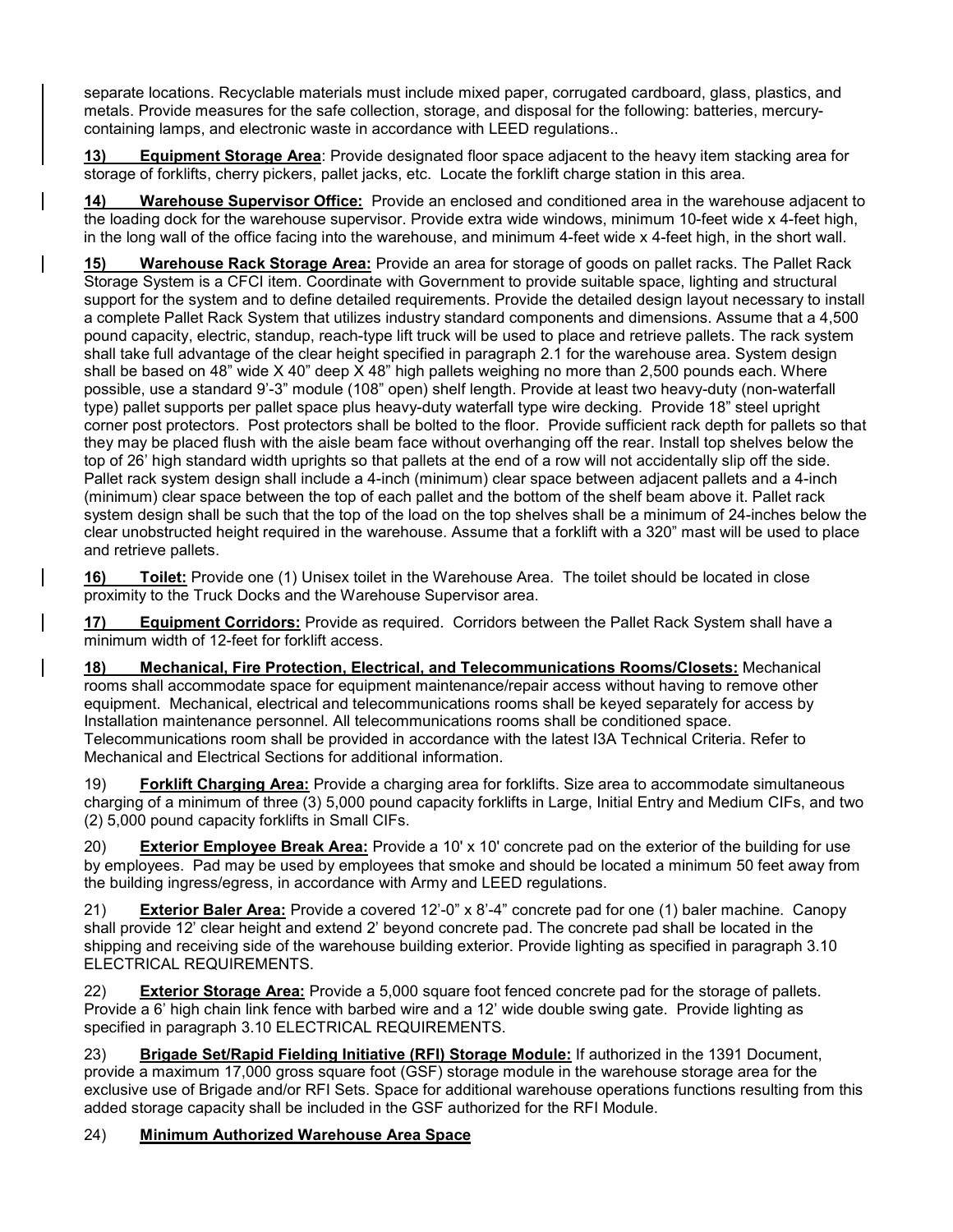| <b>SPACE</b>                                               | <b>Minimum NSF</b> |
|------------------------------------------------------------|--------------------|
| <b>WAREHOUSE AREA</b>                                      |                    |
| KITTING AREAS 108 SF EA. + STORAGE                         | Varies             |
| <b>WAREHOUSE SUPERVISOR</b>                                | 100                |
| LAUNDRY (IN MHE AREA/SHIPPING AND RECEIVING)               | Varies             |
| MHF ARFA/SHIPPING AND RECEIVING                            | Varies             |
| DRMO (IN MHE AREA/SHIPPING AND RECEIVING)                  | Varies             |
| WAREHOUSE OFFICE (80 SF/WORKSTATION)                       | Varies             |
| <b>CLASSIFICATION</b>                                      | 330                |
| <b>REPAIR</b>                                              | 330                |
| <b>SECURE STORAGE</b>                                      | 330                |
| GENERAL PURPOSE STORAGE (IF REQUIRED)                      | 100                |
| <b>RECYCLE STORAGE</b>                                     | 100                |
| UNISEX TOILET                                              | As Needed          |
| WAREHOUSE STORAGE (RACK STORAGE AREA)                      | Varies             |
| <b>FORKLIFT CHARGING STATIONS</b>                          | Varies             |
| <b>MECHANICAL ROOM</b>                                     | As Needed          |
| MECHANICAL MEZZANINE                                       | As Needed          |
| FIRE PROTECTION ROOM                                       | As Needed          |
| ELECTRICAL ROOM                                            | As Needed          |
| ELECTRICAL CLOSET                                          | As Needed          |
| TELECOMMUNICATIONS ROOM                                    | 110                |
| TELECOMMUNICATIONS CLOSET                                  | As Needed          |
| BALER AREA - All CIFs (100 SF - COUNTS AS HALF SCOPE)      | 50                 |
| BRIGADE SET/RAPID FIELDING INITIATIVE (RFI) STORAGE MODULE | As Authorized      |

# 3.3. SITE FUNCTIONAL REQUIREMENTS

#### A. GENERAL:

1) **Walks**: Provide pedestrian walks within the designated construction area and connect to existing sidewalks, where applicable. Sidewalks shall be a minimum of 6 feet wide. Pedestrian sidewalks shall be constructed of Portland Cement Concrete having a minimum nominal thickness of 4 inches. Design joint patterns uniformly, symmetrical, and in accordance with American Association of State Highway and Transportation Officials (AASHTO) standards. The length to width ratio shall not exceed 1.25 for non-reinforced pavements.

**2) Site Structures and Amenities:** Dumpster Area: Dumpster enclosure area(s) and screening shall be located, designed and constructed by the Contractor. The Contractor is responsible for locating the dumpster areas in accordance with UFC 4-010-01 DoD Minimum Antiterrorism Standards for Buildings. The GFGI dumpsters shall be located outside of restricted areas to allow for servicing activities. Dumpster pads shall be sized to accommodate both trash and recycling dumpsters. Dumpster screening shall be aesthetically and architecturally compatible with the building it serves and shall be designed in accordance with the Installation's requirements.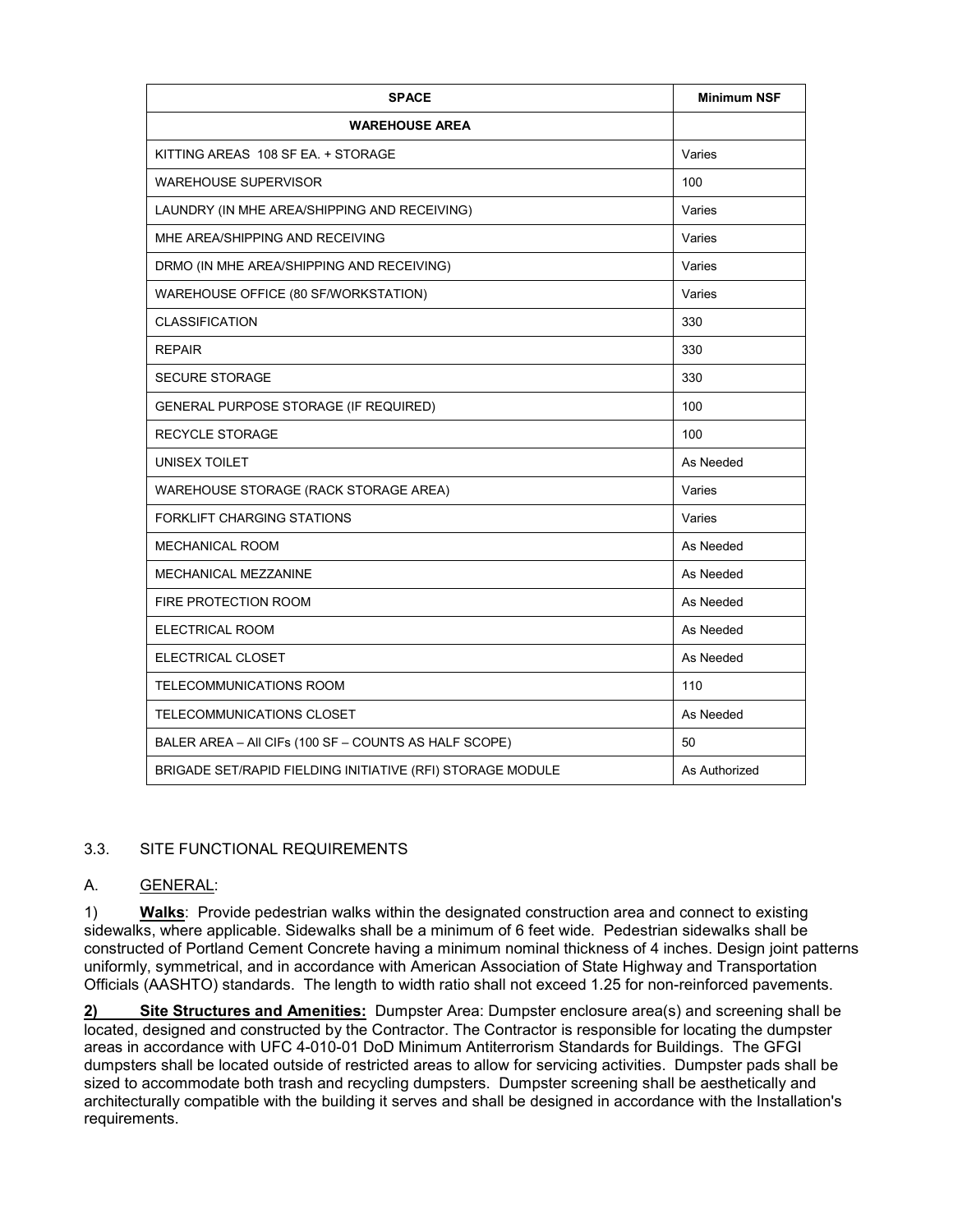**3) Site Functional Requirements:** External functional requirements include a truck dock shipping and receiving with ample concrete hardstand paving for marshalling and parking of supply trucks. See Paragraph 3.2.2.3(f) for dock requirements

## B. PARKING:

Privately Owned Vehicle (POV) Parking: POV parking shall be designed and constructed by the Contractor. The location of the POV parking area(s) shall be designed based on the Installation's site constraints. The Contractor shall ensure that the location of parking complies with UFC 4-010-01. Refer to paragraphs 5.2.3 VEHICLE PAVEMENTS for additional requirements. Provide POV parking spacesl IAW UFC 3-201-01, Table B-2.Parking for physically disabled personnel shall be in accordance with the current Architectural Barriers Act Accessibility Guidelines (ABAAG) and Americans With Disabilities Act (ADA). In accordance with LEED, provide parking capacity that is a percentage reduction below the base ratios recommended by the Parking Consultants Council, as shown in the Institute of Transportation Engineers' Transportation Planning Handbook. Provide preferred parking consideration for carpools, vanpools and green vehicle parking. Paving materials to have SRI meeting current LEED standard.

### C. ACCESS DRIVES AND LANES:

1) **3 Service Drives**: The Contractor shall provide service drives to each building. The drives shall be located in accordance with UFC 4-010-01. Where applicable, access to the drives shall be restricted as required by UFC 4-010-01. The pavement design shall be as required by paragraph 5.2.3 VEHICLE PAVEMENTS. The minimum access drive width shall be 10 feet. Provide curb and gutter where needed for drainage and for compliance with Antiterrorism requirements. Minimum turning radius shall be designed as required for emergency vehicle access.

**2) 4 Fire Access Lanes:** The Contractor shall provide fire access lanes in accordance with UFC 3-600-01, UFC 4-010-01, NFPA 1 and the Installation's requirements.

**3) Exterior Support Facilities:** See paragraphs 3.2.2.2(k), 3.2.2.3(s), 3.2.2.3(t) and 3.2.2.3(u) for exterior supporting facility requirements.

### 3.4. SITE AND LANDSCAPE REQUIREMENTS: NOT USED

### 3.5. ARCHITECTURAL REQUIREMENTS

### 3.5.1. FINISHES AND INTERIOR SPECIALITIES

### A. GENERAL:

Designers are not limited to the minimum finishes listed in this paragraph and are encouraged to offer higher quality finishes.

### B. FINISHES:

1) **Paint:** All paints used shall be listed on the "Approved Product List" of the Master Painters Institute (MPI). Application criteria shall be as recommended by MPI guide specifications for the substrate to be painted and the environmental conditions existing at the project site.

**2) Exterior surfaces:** Except factory pre-finished material or exterior surfaces receiving other finishes, all exterior surfaces shall be painted a minimum of one prime coat and two finish coats. Paints having a lead content over 0.06 percent by weight of nonvolatile content are unacceptable. Paints containing zinc-chromate, strontiumchromate, mercury or mercury compounds, confirmed or suspected human carcinogens shall not be used on this project. Exterior paints and coating products shall be classified as containing low volatile organic compounds (VOCs) in accordance with MPI criteria. At least 90% by volume shall comply with the General Emissions Evaluation unless otherwise specified. Application criteria shall be as recommended by MPI guide specifications. Provide an MPI Gloss Level 5 Finish (semi-gloss), unless otherwise specified.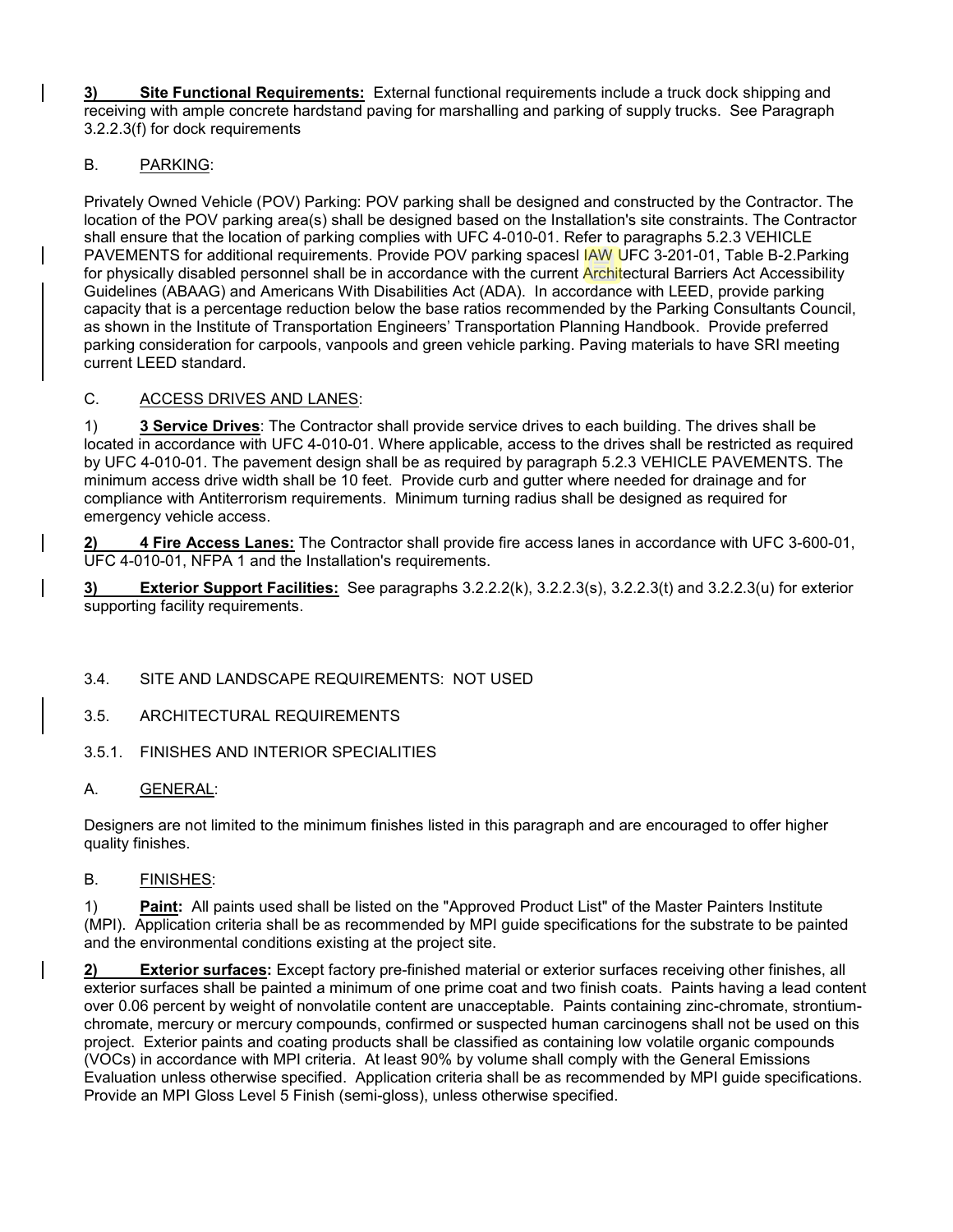**3) Interior Surfaces:** Except factory pre-finished material or interior surfaces receiving other finishes, all interior surfaces shall be painted a minimum of one prime coat and two finish coats. Paints having a lead content over 0.06 percent by weight of nonvolatile content are unacceptable. Paints containing zinc-chromate, strontiumchromate, mercury or mercury compounds, confirmed or suspected human carcinogens shall not be used on this project. Interior paints and coating products shall contain a maximum level of 150 grams per liter (g/l) of VOCs for non-flat coatings and 50 g/l of VOCs for flat coatings. At least 90% by volume shall comply with the General Emissions Evaluation unless otherwise specified. Provide an MPI Gloss Level 5 Finish (semi-gloss) in wet areas and an egg shell finish in all other areas.

**4) Wall, Ceiling, Floor** and Movable Partitions: Finishes shall conform to the requirements of the IBC, NFPA and UFC 3-600-01 Fire Protection Engineering for Facilities. Where code requirements conflict, the most stringent code requirement shall apply.

**5) Carpet:** Shall be minimum of 2 yarn ply, modular tile conforming to ISO 2551, ASTM D 418, ASTM D 5793, ASTM D 5848, solution dyed, tufted, cut and loop pile, commercial 100% branded (federally registered trademark) nylon continuous filament. Vinyl composition tile (VCT) shall be minimum 1/8 inch thick, conforming to ASTM F 1066, Class 2, through pattern tile, Composition 1, asbestos free, with color and pattern uniformly distributed throughout the thickness of the tile.

**6) Walls:** All gypsum board shall achieve a score of 10, the highest level of performance for mold resistance under the ASTM D 3273 test method. All gypsum board shall be transported, handled, stored and installed in accordance with the GYPSUM ASSOCIATION – Guidelines for Prevention of Mold Growth on Gypsum Board (GA-238-03). Use impact resistant gypsum board in corridors, storage rooms, stairwells and for all gypsum board partitions on the warehouse side of the facility. Gypsum wallboard shall not be used below 8 feet above finish floor, as interior finish of the building envelope in the warehouse area, or on the warehouse side of the demising wall between the warehouse area and the administration area. The warehouse side of all other gypsum wallboard partitions shall be protected by a continuous crash barrier/guardrail system set at a minimum 4'-0" from the face of the partitions, to protect the partitions, and also provide a safe pedestrian circulation area. Exposed or plastic bagged insulation is not allowed as a finish material.

**7) Ceiling Finishes:** All ceiling finishes shall be minimum 5/8" painted gypsum board, except where stated otherwise. All gypsum board shall achieve a score of 10, the highest level of performance for mold resistance under the ASTM D 3273 test method. All gypsum board shall be transported, handled, stored and installed in accordance with the GYPSUM ASSOCIATION – Guidelines for Prevention of Mold Growth on Gypsum Board (GA-238-03).

**8) Resilient Flooring:** Resilient flooring shall be a minimum 1/8 inch thick, conforming to ASTM F1066, Class 2, through-pattern tile, Composition 1, asbestos free, with color and pattern uniformly distributed throughout the thickness of the tile.

### C. INTERIOR SPECIALTIES:

1) **Toilet/Shower/Locker Accessories**: Furnish and install the items listed below and all other toilet accessories necessary for a complete and usable facility. All toilet accessories shall be Type 304 stainless steel with satin finish. Toilet accessories shall include the following:

- a) **Glass Mirror/Shelf** 18 inch by 24 inch glass mirror on stainless steel frame with shelf at each lavatory
- **b) Hands free liquid soap** dispenser at each lavatory
- **c) Hands free paper** towel dispenser
- **d) Waste receptacle** recess mounted at each lavatory/toilet area
- **e) Sanitary napkin disposal** at each female toilet stall
- **f) Toilet paper dispenser** lockable multiple roll toilet paper dispenser at each toilet stall
- **g) Sanitary toilet seat cover dispenser** at each toilet stall
- **h) Grab bars** as required by ABA
- **i) Toilet Partitions** solid phenolic (finish 4), floor supported, overhead braced with three (3) hinges.
- **j) Lockers** double tier, 18" deep x 12" wide x 72" high, angled top, count as indicated on floor plan.
- **k) Bench** floor mounted, wood bench with steel legs.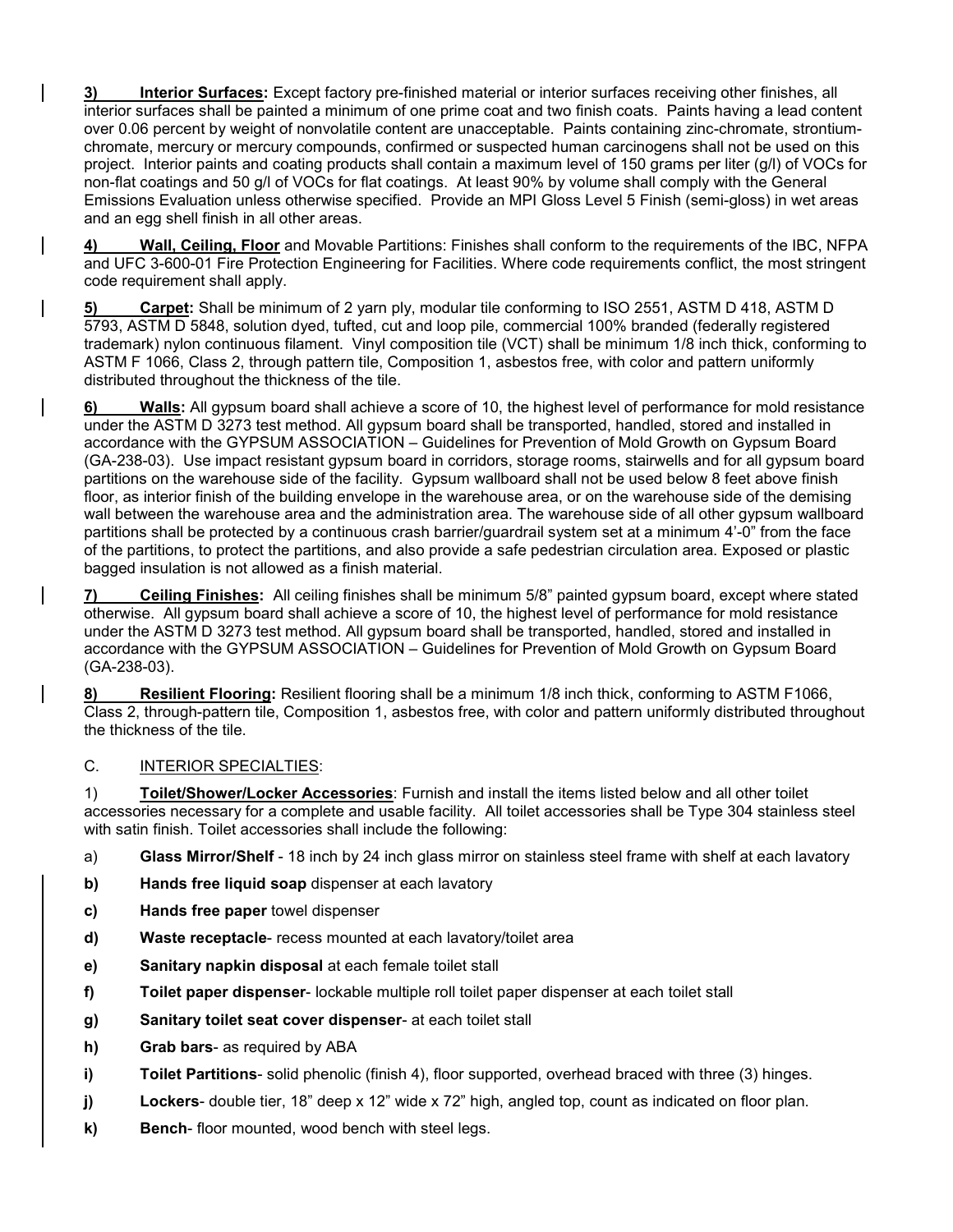**l) Shower Curtain Rod**- Curved Type 304 stainless steel, 1-1/4 inch diameter, heavy duty.

**m) Shower Curtain**- anti-bacterial nylon/vinyl fabric shower curtain, color white.

**2) Signage:** Provide mechanically attached interior signage as required by applicable codes and criteria and in compliance with Army Standards.

**3) Bulletin Boards:** Provide one bulletin board at each entry vestibule closest to the customer assistance desk. Bulletin board shall be 4'-0" high and 6'-0" wide. Bulletin boards shall have a header panel and shall have lockable, laminated glazed doors.

**4) Fire Extinguisher Cabinets and Mounting Brackets:** Furnish and install a fire extinguisher cabinets and mounting brackets as required by applicable codes and criteria. Furnish a list of installed fire extinguisher cabinets and mounting brackets (including location, type and size) to the Contracting Officer's Representative.

**5) Crash Barrier/Guardrail System:** Provide continuous, permanently fixed or removable crash barrier/guardrail system as required in the warehouse area, to protect personnel, structure and equipment from vehicular traffic. Crash barrier/guardrail system shall be bolted to warehouse floor, and shall be removable where necessary for equipment access. Crash barrier/guardrail system shall extend a minimum 44-inches above finish floor, and shall have a minimum of two rails, with the centerline of the lower rail set at 22-inches above finish floor.

**6) Electric Water Coolers (EWC):** Provide a minimum of one set each, of all stainless steel, wall mounted, bi-level, ADA, electric water cooler in the warehouse operations area and in the administration area. EWC shall be furnished with bottle filling station.

## 3.5.2. EXTERIOR DESIGN OBJECTIVES:

A. GENERAL: Provide durable and easily maintainable materials. Do not use exterior materials that require periodic repainting or similar refinishing processes. Material exposed to weather shall be factory pre-finished, integrally colored or provided with intrinsic weathering finish.

## B. WALLS:

1) **Exterior Walls:** Exterior walls shall be full height pre-cast or tilt-up concrete, sandwich panel construction, concrete masonry unit (CMU) construction; or insulated metal sandwich panel construction with precast or tilt-up concrete, sandwich panel or CMU wainscot. Where insulated metal sandwich panel construction is used, pre-cast or tilt-up concrete, sandwich panel or CMU wainscot shall be a minimum 8'-0" high around the warehouse operations area, and a minimum 4'-0" high around the administration operations area. Masonry units shall be tested for efflorescence. Efflorescence testing shall conform to the provisions of ASTM C 67. CMU construction shall comply with the provisions of ASTM C 1400.

C. ROOF SYSTEMS: Roof system shall comply with applicable criteria for fire rating. Minimum roof slope for membrane roof systems shall be 1/4 inch per foot. Membrane roof systems shall be fully adhered. Roof system shall be Underwriters Laboratory (UL 580 Class 90) rated or Factory Mutual Global (FM) I-90 rated. For climate zones 1-3, roofing materials shall be highly reflective, with aminimum initial solar reflective index of 82 (low-sloped roof) and 39 (steep-sloped roof).

1) **Roof Mounted Equipment**: For roof-mounted equipment, provide permanent access walkways and platforms to protect roof. Roof mounted equipment on membrane roof systems shall be completely screened by the roof parapet.

**2) Roof access** from building exterior is prohibited.

**3) Personal fall arrest systems** shall be required for workers servicing roof-mounted equipment. All necessary anchorages for attachment of personal fall arrest equipment shall be provided in accordance with applicable codes and criteria.

**4) Trim and Flashing**: Gutters, downspouts, and fascias shall be factory pre-finished metal and shall comply with SMACNA Architectural Sheet Metal Manual.

# D) OPENINGS:

# 1) **Exterior Doors and Frames:**

a) **Main Entrance Doors**: Provide aluminum storefront doors and frames with Architectural Class 1 anodized finish, fully glazed, with medium or wide stile at all vestibules. Provide doors complete with frames,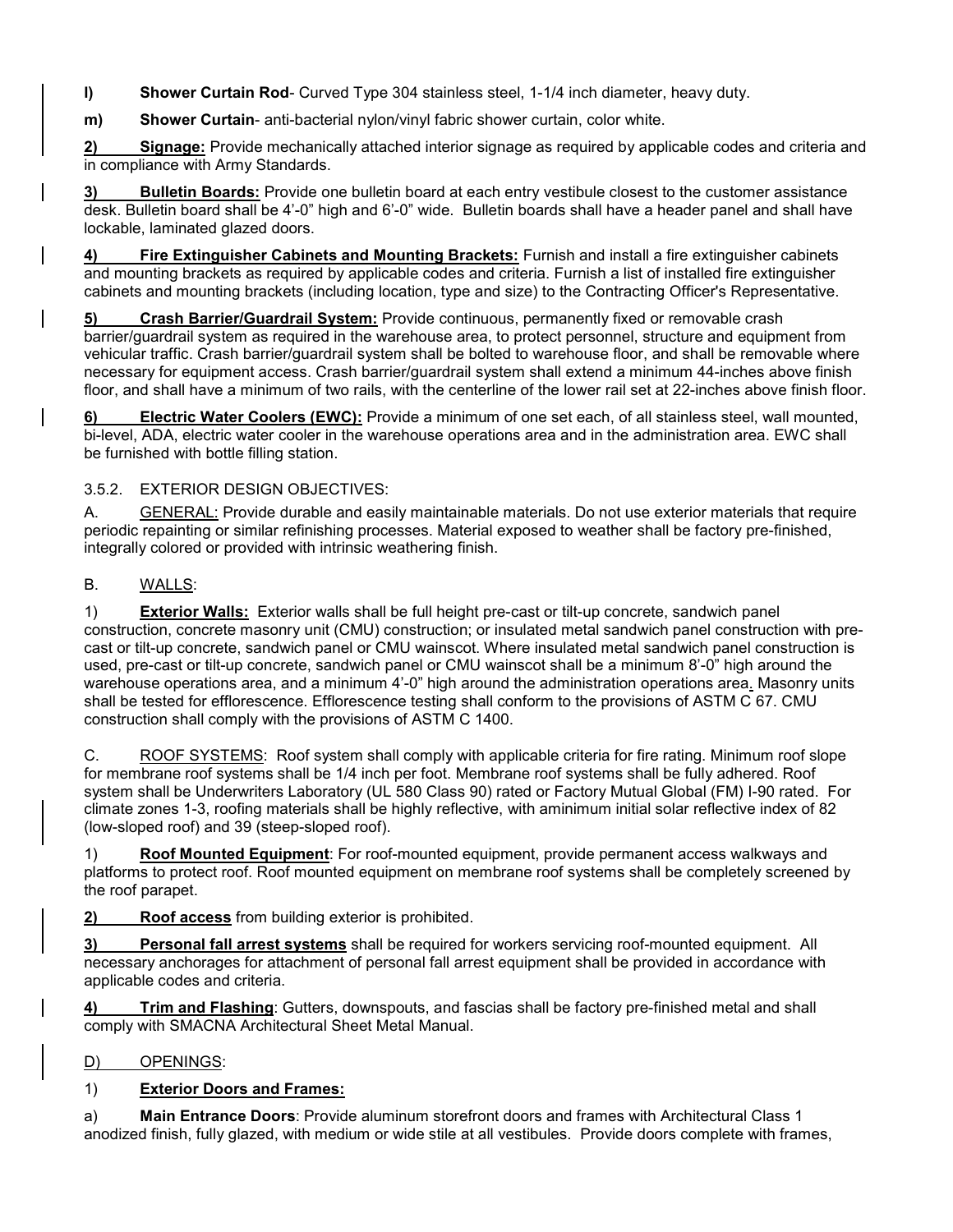framing members, sub-frames, transoms, sidelights, trim, applied muntins, and accessories. Framing systems shall have thermal-break design. Storefront systems shall be capable of withstanding area wind loads, thermal and structural movement required by location and project requirements, and shall comply with applicable codes and criteria.

**b) Curtain Wall Systems:** Curtain wall systems shall be capable of withstanding area wind loads, thermal and structural movement required by location and project requirements, and shall comply with applicable codes and criteria.

**c) Exterior Insulated Hollow Metal Doors & Frames**:**:** Provide insulated hollow metal exterior doors for entry to all spaces other than corridors, lobbies, or reception/waiting rooms. Doors and frames shall comply with applicable codes and criteria. Doors shall be minimum Level 3, physical performance Level A, Model 2 flush; A60 galvannealed. Frames shall be Level 4, 14-gauge, with continuously welded mitered corners and seamless face joints. Doors and frames shall be constructed of hot dipped zinc coated steel sheet, complying with ASTM A653, Commercial Steel, Type B, minimum A40 coating weight; factory primed. Fire-rated openings shall comply with applicable codes, and the requirements of the labeling authority. Door and frame installation shall comply with applicable codes and criteria. Provide metal eyebrow canopies. The canopy shall extend out above each pedestrian door. All doors shall have nylon brush-style weather-stripping to prevent the entry of insects and to protect against external weather conditions.

d) **Interior Insulated Metal Doors**: Doors shall be minimum Level 3, physical performance Level A, Model 2; factory primed. Comply with ANSI A250.8/SDI 100 and applicable codes and criteria. Doors shall be minimum Level 3 (Extra Heavy-Duty), Physical Performance Level A, Model 2 (Seamless); factory-primed. Interior insulated doors shall be constructed of the same material as exterior insulated hollow metal doors.

**e) Electrically Operated Sectional Overhead Doors**: Doors shall be industrial class, high-lift sectional overhead doors, electrically operated, with auxiliary hand chain override. In the open position, the horizontal portion of the door shall be aligned with the angle of the roof structural elements; and shall be no more than 6 inches below the bottom of the roof structural elements. Doors shall completely close the door opening in the closed position and make the full width and height of the door opening available for use in the open position. Provide a permanent label on the door indicating the name and address of the manufacturer. Door sections shall be formed from hot-dipped galvanized steel, and shall ensure a weather tight closure and alignment for full width and height of the door. Door components and methods of installation shall be designed in accordance with DASMA 102. Minimum design wind load shall be 20 psf. Maximum wind load deflection of the door shall not exceed the door height in inches divided by 120 and the door width in inches divided by 120. Doors shall be operable during design wind load when tested in accordance with ASTM E 330. Provide sections of height per manufacturer's standard. Door sections shall be insulated and shall provide a "U" factor of 0.14 or less when tested in accordance with ASTM C 1363. Interior of door sections shall be covered with steel sheets of not lighter than 20 gauge to completely enclose the insulating material.

(1) **Operators:** Provide operators of the type recommended by the door manufacturer. Electric operator shall be designed so that the motor may be removed without disturbing the limit switch timing and without affecting the manual operator. The manual operator shall be clutch controlled so that it may be engaged and disengaged from the floor; operation shall not affect limit switch timing.

(2) **Disconnects:** Provide an electrical or mechanical device that disconnects the motor from the operating mechanism when the manual operator is engaged. Provide a galvanized, endless chain operating over a sprocket, extend chain to within 4 feet of the floor, and mount on inside of building. The force required to operate the door shall not exceed 35 pounds. Each door motor shall have an enclosed, across-the-line type, magnetic reversing contactor, thermal overload and under voltage protection, solenoid-operated brake, limit switches, and control switches.

(3) **Control Switches:** Locate control switches at least 5 feet above the floor so the operator will have complete visibility of the door at all times. Control equipment shall conform to NEMA ICS 1 and NEMA ICS 2. Control enclosures shall be NEMA ICS 6, Type 12 or Type 4, except that contactor enclosures may be Type 1. Each control switch station shall be of the three-button type; buttons shall be marked "OPEN," "CLOSE," and "STOP." The "OPEN" and "STOP" buttons shall require only momentary pressure to operate. The "CLOSE" button shall require constant pressure to maintain the closing motion of the door. If the door is in motion and the "STOP" button is pressed or the "CLOSE" button released, the door shall stop instantly and remain in the stop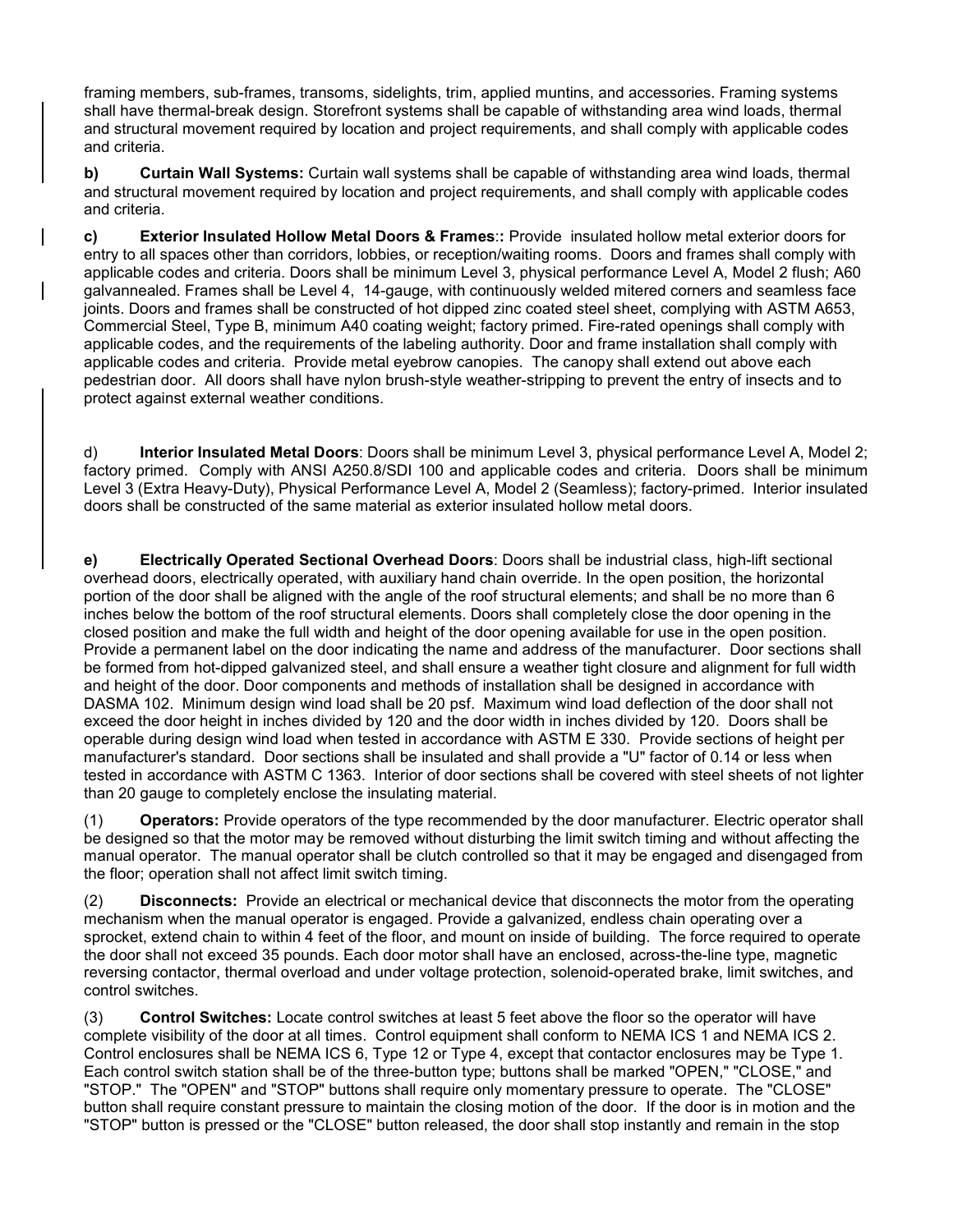position; from the stop position, the door may be operated in either direction by the "OPEN" or "CLOSE" buttons. Pushbuttons shall be full-guarded to prevent accidental operation. Provide limit switches to automatically stop doors at the fully open and closed positions. Limit switch positions shall be readily adjustable. Provide a safety device on the bottom edge of electrically operated doors. The device shall immediately stop and reverse the door in its closing travel upon contact with an obstruction in the door opening or upon failure of the device or any component of the control system and cause the door to return to the full open position. The door-closing circuit shall be automatically locked out and the door shall be operable manually until the failure or damage has been corrected. Do not use the safety device as a limit switch. Each sectional overhead door shall be furnished with a "headache bar" on the interior and exterior side of the facility. Set bottom of each "headache bar" 6-inches below bottom of door head height and 4-feet from face of door. Each sectional overhead door shall be furnished with a canopy on the exterior side.

**2) Exterior Windows:** Provide insulated, high efficiency window systems, with thermally broken frames complying with applicable codes and criteria. Operable windows shall be furnished with locks, and fiberglass or aluminum insect screens removable from the inside. Windowsills shall be designed to discourage bird nesting.

a) **Exterior Glass and Glazing**: Material and installation shall comply with applicable codes and criteria.

**b) Thermal Insulation**: Provide exterior wall, floor, and roof/ceiling assemblies with thermal transmittance (U-values) required to comply with the proposed energy calculations for the facility. Insulation shall not be installed directly on top of suspended acoustical panel ceiling systems.

**c) Exterior Louvers**: Exterior louvers shall have bird screens and shall be designed to exclude wind-driven rain. Exterior louvers shall be made to withstand wind loads in accordance with the applicable codes. Wall louvers shall bear the Air Movement & Control Association (AMCA) International certified ratings program seal for air performance and water penetration in accordance with AMCA 500-D and AMCA 511. Louver finish shall be factory applied.

**d) Clerestory Windows:** Provide thermally-efficient, insulating, light-transmitting, fixed, fiberglass, structural composite sandwich panel systems.

3) **Interior Entrance Walk-Off Mat Systems**: Furnish and install permanent entryway systems at least 10'-0" (3 meters) long in the primary direction of travel. Acceptable entryway systems include permanently installed grates, grilles, slotted systems, or roll-out mats. Warehouse(s) entryway systems are not required at doors leading from the exterior to the loading dock or garage but shall be installed between these spaces and adjacent office areas.

### E) HARDWARE:

1) **Non-Destructive Emergency Access System (NDEAS):** Furnish and install a Knox-Vault 3200 Series (Single Lock Model) mounted at the building exterior adjacent to the main entry.

**2) Finish Hardware:** All hardware shall be consistent and shall conform to ANSI/BMHA standards for Grade-1. All requirements for hardware keying shall be coordinated with the Contracting Officer. Hardware finish shall conform to ANSI/BHMA A156 18. Extension of the existing Installation keying system shall be provided. The Installation's keying system is «CIF\_KEYING\_SYSTEM» Locksets shall have interchangeable cores. Cores shall have no fewer than seven pins; cylinders shall have key-removable type cores. Disassembly of knob or lockset shall not be required to remove core from lockset. Locksets for mechanical, electrical and telecommunications rooms only shall be keyed to the existing Installation Master Keying System. Deadbolt locks shall be installed on mechanical, electrical and telecommunications rooms keyed to the Installation keying system. All locksets and exit devices shall accept same interchangeable cores. Plastic cores are unacceptable. Provide closers for all exterior doors, all doors opening to corridors and as required by codes. Exit devices shall be installed on all building egress doors.

**3) Auxiliary Hardware***:* Provide wall or floor stops for all exterior doors that do not have overhead holder/stops. Provide other hardware as necessary for a complete installation.

**4) Fire Door Hardware:** Hardware for fire doors shall be installed in accordance with the requirements of applicable codes. Exit devices installed on fire doors shall have a visible label bearing the marking "Fire Exit Hardware". Other hardware installed on fire doors, such as locksets, closers, and hinges shall have a visible label or stamp indicating that the hardware items have been approved by an approved testing agency for installation on fire-rated doors. Hardware for smoke-control door assemblies shall be installed in accordance with applicable codes.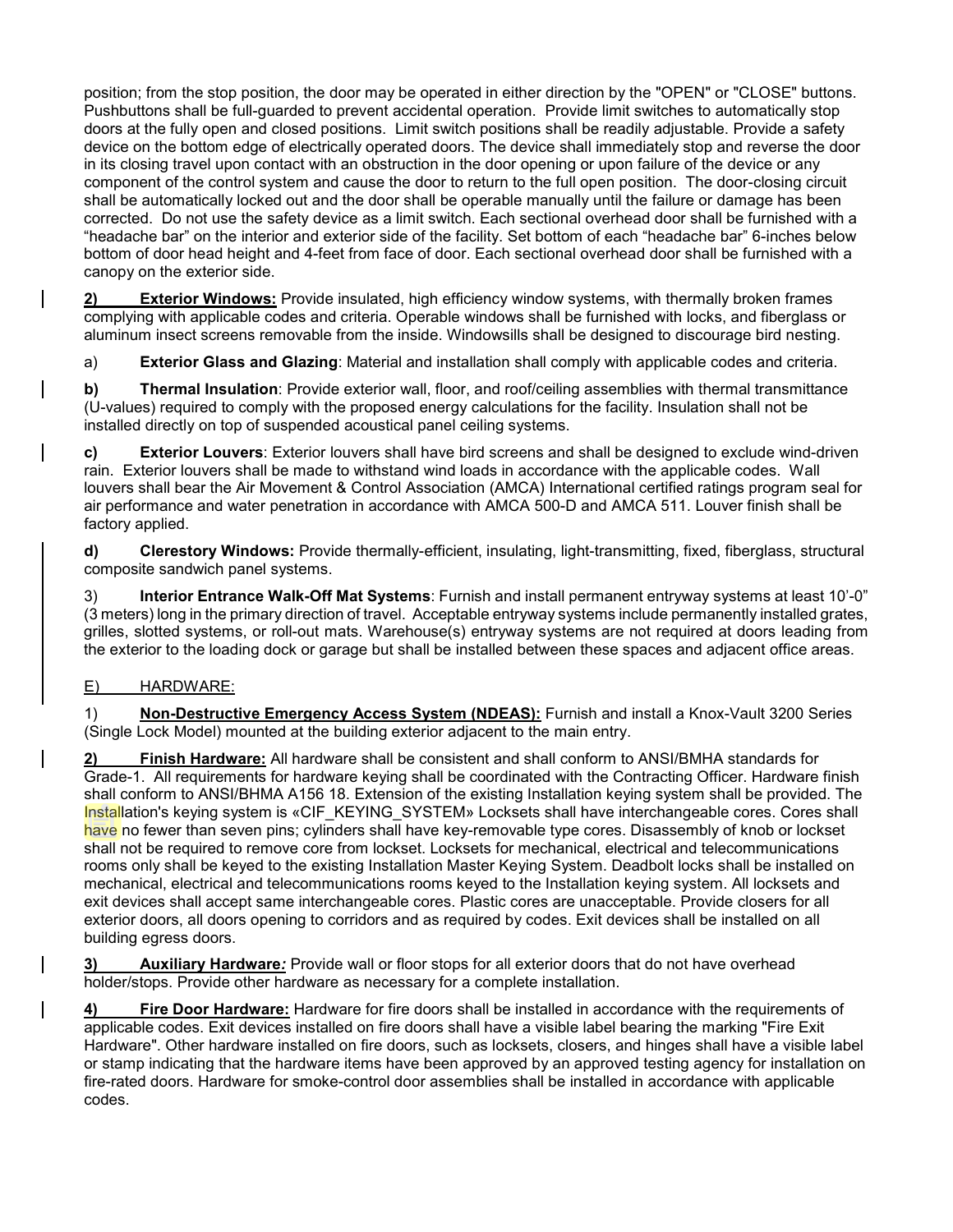3.5.3. INTERIOR DESIGN OBJECTIVES: Provide sustainable materials and furnishings that are easily maintained and replaced. Maximize use of daylighting. Provide interior surfaces that are easy to clean and light in color. Interior spaces should be structured to allow maximum flexibility for future modifications. At least 90% of materials must meet the General Emissions Evaluation unless otherwise specified.

A. Corner Guards**:** Provide mechanically installed, surface mounted, high impact resistant, integral color, snap-on type resilient corner guards, extending from floor to 6' above finished floor for wall and column outside corners in high traffic areas such as corridors, waiting areas, lobbies, conference and multi-purpose rooms. Factory fabricated end closure caps shall be furnished for top and bottom of surface mounted corner guards.

B) Chair Rail: Chair rails shall be mechanically installed in areas prone to high traffic, such as corridors and waiting areas.

C) Window Treatment: Provide horizontal blinds at all exterior windows. Uniformity of window covering color and material shall be maintained to the maximum extent possible throughout each building. Window sills shall be minimum ½-inch thick cast 100 percent acrylic polymer solid surfacing material. Uniformity of window covering color and material shall be maintained throughout the building.

D) Casework: Provide cabinets complying with AWI Quality Standards, Custom Grade. Countertops shall have waterfall front edge. Countertops at toilets and break room shall also have integral coved backsplash. All countertops shall be minimum ½-inch thick cast 100 percent acrylic polymer solid surfacing material with waterfall front edge, with integral coved backsplash for countertops in bathrooms, breakrooms and lactation rooms.

E) Bollard: Provide concrete filled, steel pipe bollards at doors and installed equipment locations in the warehouse areas not protected by crash barrier/guardrail system. Steel pipe shall have a minimum diameter of 6 inches, and not less than ¼-inches thick. Bollards shall extend a minimum 44-inches above finish floor.

## F) Interior Doors and Frames:

1) **Insulated Hollow Metal Doors:** Comply with applicable codes and criteria. Doors shall be minimum Level 3, Physical Performance Level A, Model 2; factory primed. Provide insulated hollow metal doors at all interior doors in the warehouse area. Provide solid core wood doors into all offices.

**2) Hollow Metal Frames:** Comply with ANSI A250.8/SDI 100. Frames shall be minimum Level 3, 16 gauge, with continuously welded mitered corners and seamless face joints; factory primed. All door frames shall be hollow metal frames.

**3) Fire-rated and Smoke Control Doors and Frames:** Comply with applicable codes, criteria and requirements of labeling authority.

**4) STC ratings** shall be of the sound classification required and shall include the entire door and frame assembly.

3.5.4. EXTERIOR SPECIALTIES:

A. ACOUSTICAL REQUIREMENTS: Exterior walls and roof/floor/ceiling assemblies, doors, windows and interior partitions shall be designed to provide for attenuation of external noise sources such as airfields in accordance with applicable criteria, but no less than the following:

1) **Exterior Walls**: STC 50

**2) Interior Partitions**: STC 50

**3) Office Doors**: STC 25

**4) Sound conditions** (and levels) for interior spaces, due to the operation of mechanical and electrical systems and devices, shall not exceed levels as recommended by ASHRAE handbook criteria. Achieve maximum background noise levels from heating, ventilating, and air conditioning (HVAC) systems per 2011 ASHRAE Handbook, HVAC Applications, Chapter 48, Table 1; AHRI Standard 885-2008, Table 15. Provide acoustical treatment for drain lines and other utilities to prevent noise transmission into the interior of dwelling units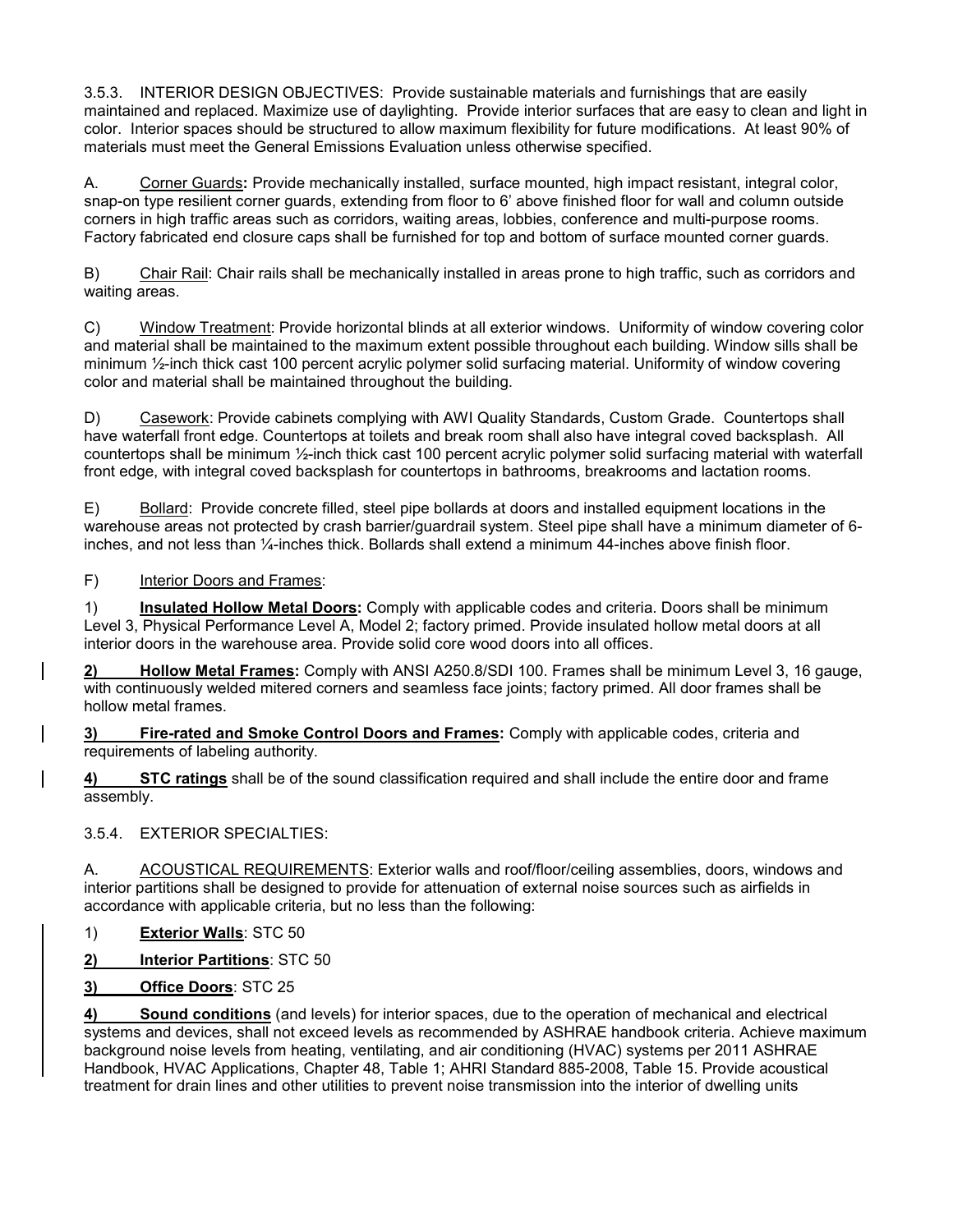B) THERMAL REQUIREMENTS: Provide exterior wall, floor, and roof/ceiling assemblies with thermal transmittance (U-values) required to comply with the proposed energy calculations for the facilities. Insulation shall not be installed directly on top of suspended acoustical panel ceiling systems. See Paragraph 3.12 Energy Conservation for details.

C) MOLD AND MILDEW: The Designer of Record shall provide details in the design analysis and design showing steps taken to mitigate the potential growth of mold and mildew in the facility.

D) Bird Habitat Mitigation: The DOR shall provide details in the design necessary to eliminate the congregating and nesting of birds at, on, and in the entire facility. Common bird mitigation solutions include screens on openings in ducts and vents, avoidance of exposed beam systems where birds can roost, elimination of ledges, and provision of spikes on horizontal elements. Bird netting is not an acceptable form of bird mitigation and shall not be used.

E) Loading Dock Canopies: Provide metal eyebrow canopies to protect forklift drivers from the elements during inclement weather. Canopy to extend out above each vertical roll up door, including door provided for forklift access, at a height not to interfere with truck/trailer activity. Canopy shall extend at least 4'-0" past the edge of the loading platform. All doors shall have nylon brush-style weather-stripping to prevent the entry of insects and to protect against external weather conditions.

## 3.5.5. ELEVATORS/CONVEYING SYSTEMS:

A. ELEVATORS**:** Where required, provide elevator systems that comply with the most current editions of ASME A17.1 and ASME A17.2 in their entirety, and additional requirements specified herein. Elevator shall be "Machine-roomless Type", and shall have a minimum rated load capacity of 3500 lb (1588 kg), with interior dimensions sized to accommodate a fully extended Emergency Medical Services (EMS) gurney and four average size adults. Gurney size shall be based on the "STRYKER Power-PRO XT" gurney. Elevator cab enclosure (walls, wall trim, interior face of doors, ceiling and ceiling frame) shall have a stainless steel finish. Elevator floor shall have porcelain or quarry tile floor finish. Hoistway doors and frame shall have a stainless steel finish. Elevator interior lighting shall be LED.

B) ELEVATOR INSPECTOR: Elevator Inspector shall be certified in accordance with the requirements of the most current editions of ASME A17.1 and ASME QEI-1 and licensed in elevator inspection by the State where project is located. The Certified Elevator Inspector shall inspect the installation of the elevator(s) to assure that the installation conforms with all contract requirements. The Elevator Inspector shall be directly employed by the Prime Contractor and shall be independent of the Elevator System Manufacturer and the Elevator System Installer. The Elevator Inspector shall witness the acceptance inspections and tests, approve all results and sign and certify the successful results. The Elevator Inspector, after completion of the acceptance inspections and tests, shall certify in writing that the installation is in accordance with the contract requirements. The Elevator Inspector shall bring any discrepancy, including any safety related deficiencies, to the attention of the Contracting Officer in writing, no later than three working days after the discrepancy is discovered.

| <b>FLOORS</b> |                                             |                |            |                        | <b>BASE</b>       |                                               |                               | <b>WALLS</b>                        |              |                   |                        |                              |                      |                      |               |
|---------------|---------------------------------------------|----------------|------------|------------------------|-------------------|-----------------------------------------------|-------------------------------|-------------------------------------|--------------|-------------------|------------------------|------------------------------|----------------------|----------------------|---------------|
| Resilient     | Τle<br>Quarry<br>$\frac{1}{2}$<br>Porcelain | Γiθ<br>Ceramic | Ξ<br>Caret | oncrete<br>ပ<br>Sealed | Base<br>Resilient | Base<br>Quarry<br>$\mathfrak{E}$<br>Porcelain | Base<br>Ceramic               | Board<br><u>ri</u><br>79<br>Painted | Ξ<br>Ceramic | Glass<br>aminated | Board<br>79<br>Painted | Tile<br>Ceiling<br>coustical | Structure<br>Painted | $\mathbf{r}$<br>Min. | REFER TO NOTE |
|               |                                             |                |            |                        |                   |                                               | ADMINISTRATION AND ISSUE AREA |                                     |              |                   |                        |                              |                      |                      |               |

### 3.5.6. INTERIOR FINISH REQUIREMENTS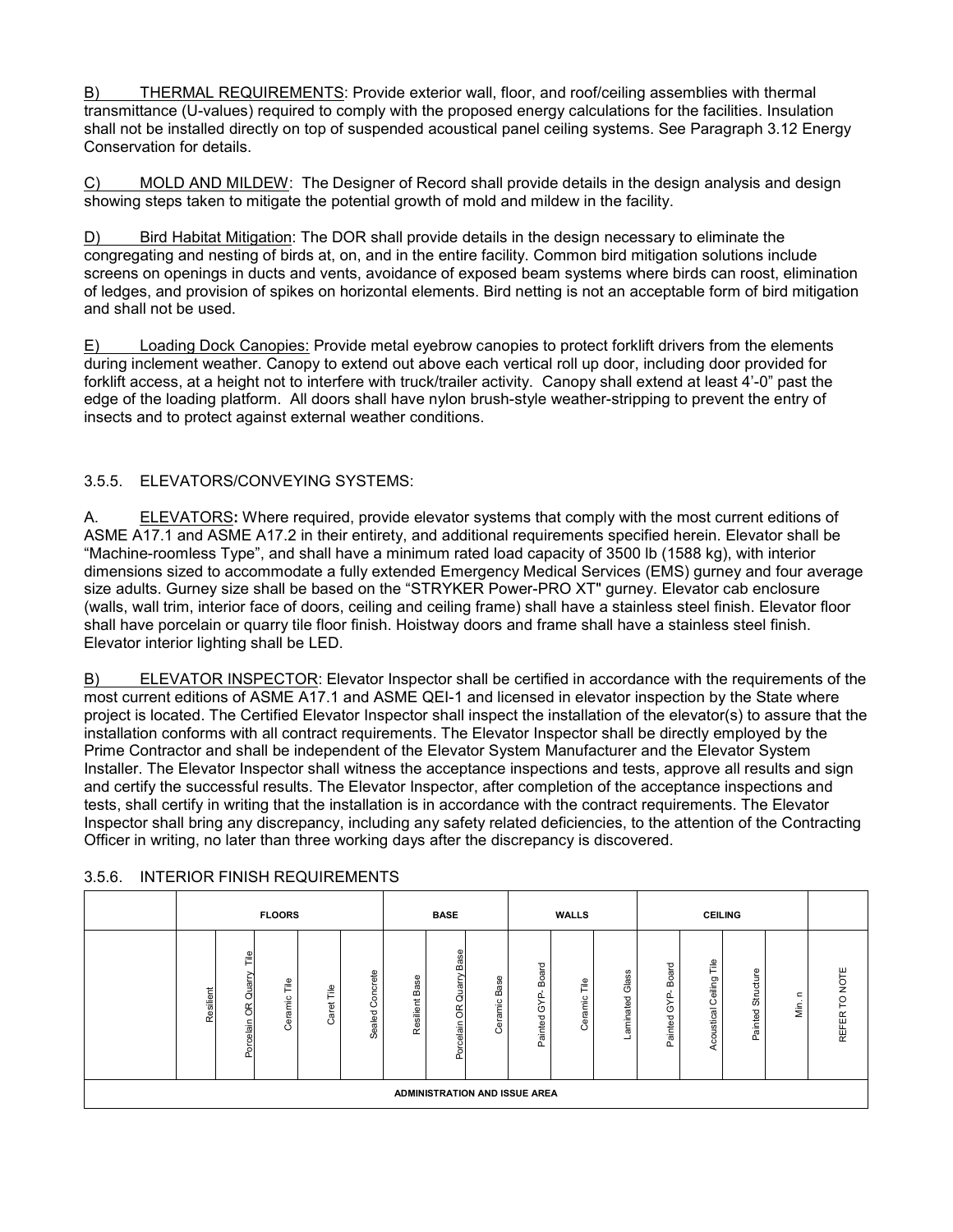|                                                       | <b>FLOORS</b> |                                         |              |            |                 | <b>BASE</b>    |                          |              | <b>WALLS</b>      |              |                 | <b>CEILING</b>    |                         |                   |        |               |
|-------------------------------------------------------|---------------|-----------------------------------------|--------------|------------|-----------------|----------------|--------------------------|--------------|-------------------|--------------|-----------------|-------------------|-------------------------|-------------------|--------|---------------|
|                                                       | Resilient     | $\frac{e}{\Box}$<br>Porcelain OR Quarry | Ceramic Tile | Caret Tile | Sealed Concrete | Resilient Base | Porcelain OR Quarry Base | Ceramic Base | Painted GYP-Board | Ceramic Tile | Laminated Glass | Painted GYP-Board | Acoustical Ceiling Tile | Painted Structure | Min. n | REFER TO NOTE |
| <b>VESTIBULES</b>                                     |               | $\bullet$                               |              |            |                 |                | $\bullet$                |              | $\bullet$         |              | $\bullet$       |                   | $\bullet$               |                   | 10'    | 9, 11         |
| QUEUING/ORIE<br><b>NTATION HALL</b>                   | $\bullet$     |                                         |              |            |                 | $\bullet$      |                          |              | $\bullet$         |              |                 |                   | $\bullet$               |                   | 12'    |               |
| <b>WAITING AREA</b>                                   | $\bullet$     |                                         |              |            |                 | $\bullet$      |                          |              | $\bullet$         |              |                 |                   | $\bullet$               |                   | 12'    |               |
| CHECK-IN<br><b>COUNTER</b><br><b>AREA</b>             | $\bullet$     |                                         |              |            |                 |                |                          |              | $\bullet$         |              |                 |                   | $\bullet$               |                   | 12'    | 8             |
| <b>ISSUE AISLE</b>                                    | $\bullet$     |                                         |              |            |                 | $\bullet$      |                          |              | $\bullet$         |              |                 |                   | $\bullet$               |                   | 12'    |               |
| <b>ISSUE/TURN-IN</b><br>COUNTER/SUP<br>PORT AREA      | $\bullet$     |                                         |              |            |                 | $\bullet$      |                          |              | $\bullet$         |              |                 |                   | $\bullet$               |                   | 12'    | 8             |
| SPECIAL MOS<br>ISSUE/TURN-IN                          | $\bullet$     |                                         |              |            |                 | $\bullet$      |                          |              | $\bullet$         |              |                 |                   | $\bullet$               |                   | 12'    | 8             |
| CHECKOUT<br>AREA                                      | $\bullet$     |                                         |              |            |                 | $\bullet$      |                          |              | $\bullet$         |              |                 |                   | $\bullet$               |                   | 12'    | 3             |
| <b>FITTING</b><br><b>ROOMS</b>                        | $\bullet$     |                                         |              |            |                 | $\bullet$      |                          |              | $\bullet$         |              |                 |                   | $\bullet$               |                   | 8'     | 12            |
| MALE<br>EMPLOYE<br>TOILET/SHOWE<br>R/LOCKER           |               |                                         | ٠            |            |                 |                |                          | $\bullet$    | ٠                 | ٠            |                 | ٠                 |                         |                   | 8'     | 1,7,12        |
| <b>FEMALE</b><br>EMPLOYEE<br>TOILET/SHOWE<br>R/LOCKER |               |                                         | $\bullet$    |            |                 |                |                          | $\bullet$    | $\bullet$         | $\bullet$    |                 | $\bullet$         |                         |                   | 8'     | 1,7,12        |
| CIF MANAGER                                           |               |                                         |              |            |                 | ٠              |                          |              | $\bullet$         |              |                 |                   | $\bullet$               |                   | 10'    |               |
| <b>ASST CIF</b><br>MANAGER                            |               |                                         |              | $\bullet$  |                 | $\bullet$      |                          |              | $\bullet$         |              |                 |                   | $\bullet$               |                   | 10'    |               |
| <b>ADMIN AREA</b>                                     |               |                                         |              | $\bullet$  |                 | $\bullet$      |                          |              | $\bullet$         |              |                 |                   | $\bullet$               |                   | 10'    |               |
| <b>TEAM ROOM</b>                                      |               |                                         |              | $\bullet$  |                 | $\bullet$      |                          |              | $\bullet$         |              |                 |                   | $\bullet$               |                   | 10'    |               |
| <b>MULTIPURPOS</b><br>E ROOM                          |               |                                         |              | $\bullet$  |                 | $\bullet$      |                          |              | $\bullet$         |              |                 |                   | $\bullet$               |                   | 12'    |               |
| PROPERTY<br><b>BOOK OFFICER</b>                       |               |                                         |              | $\bullet$  |                 | $\bullet$      |                          |              | $\bullet$         |              |                 |                   | $\bullet$               |                   | 10'    |               |
| PROPERTY<br><b>SECTION</b>                            |               |                                         |              | $\bullet$  |                 | $\bullet$      |                          |              | $\bullet$         |              |                 |                   | $\bullet$               |                   | 10'    |               |
| <b>RECEPTION</b>                                      | $\bullet$     |                                         |              |            |                 |                | $\bullet$                |              | $\bullet$         |              |                 |                   | $\bullet$               |                   | 10'    | 3             |
| <b>RECORDS</b><br><b>HOLDING</b>                      | $\bullet$     |                                         |              | $\bullet$  |                 | $\bullet$      |                          |              | $\bullet$         |              |                 |                   | $\bullet$               |                   | 10'    | 3             |
| MALE TOILET<br>(VISITOR)                              |               |                                         | $\bullet$    |            |                 |                |                          | $\bullet$    | $\bullet$         | $\bullet$    |                 | $\bullet$         |                         |                   | 8'     | 1,7           |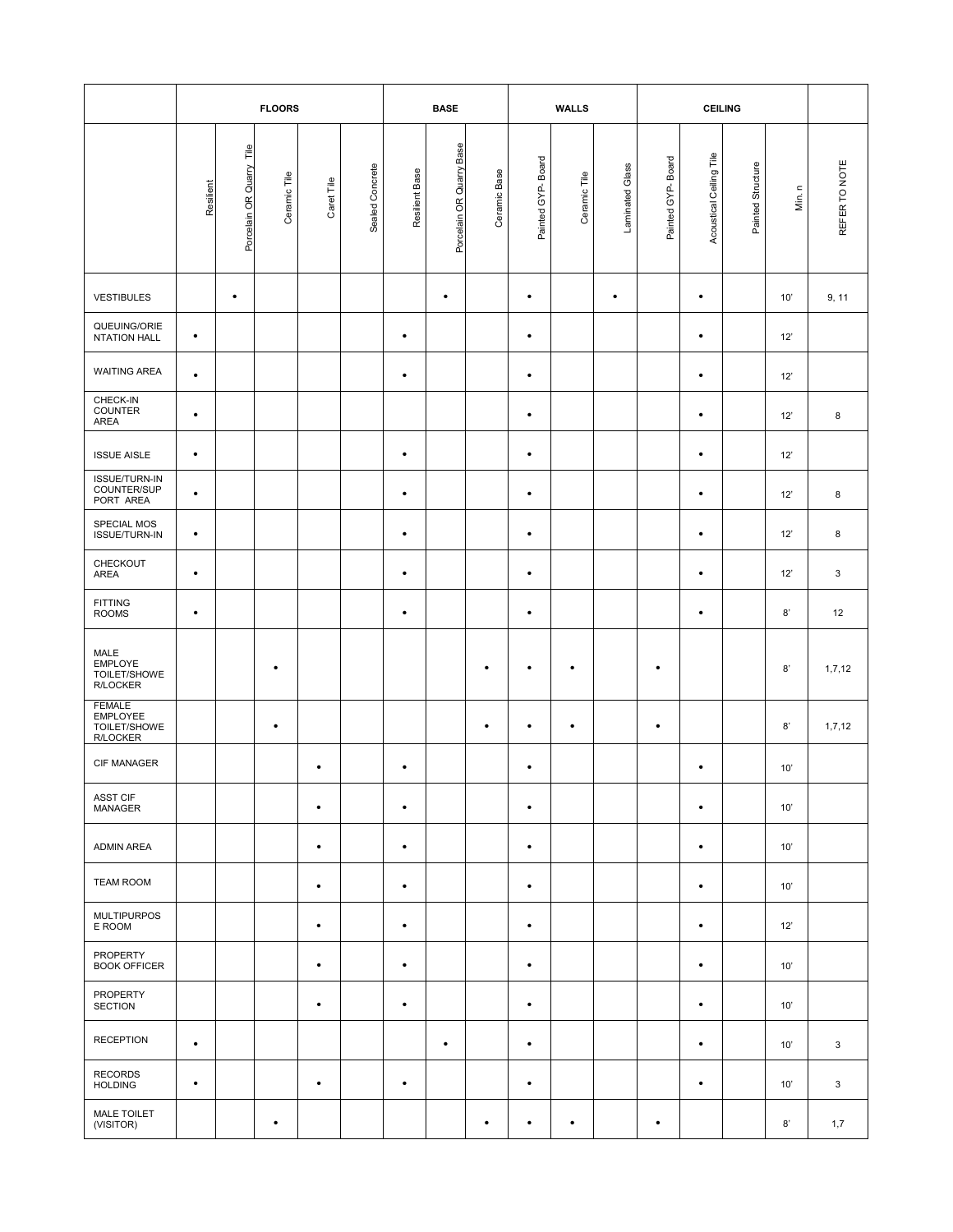|                                                    | <b>FLOORS</b> |                          |              |            |                 | <b>BASE</b>    |                          |                       | <b>WALLS</b>      |              |                 | <b>CEILING</b>    |                         |                   |        |                |
|----------------------------------------------------|---------------|--------------------------|--------------|------------|-----------------|----------------|--------------------------|-----------------------|-------------------|--------------|-----------------|-------------------|-------------------------|-------------------|--------|----------------|
|                                                    | Resilient     | Porcelain OR Quarry Tile | Ceramic Tile | Caret Tile | Sealed Concrete | Resilient Base | Porcelain OR Quarry Base | Ceramic Base          | Painted GYP-Board | Ceramic Tile | Laminated Glass | Painted GYP-Board | Acoustical Ceiling Tile | Painted Structure | Min. n | REFER TO NOTE  |
| FEMALE TOILET<br>(VISITOR)                         |               |                          | $\bullet$    |            |                 |                |                          | $\bullet$             | $\bullet$         | $\bullet$    |                 | $\bullet$         |                         |                   | 8'     | 1,7            |
| <b>EMPLOYEE</b><br><b>BREAK ROOM</b>               | $\bullet$     |                          |              |            |                 | $\bullet$      |                          |                       | $\bullet$         |              |                 |                   | $\bullet$               |                   | 10'    | 3              |
| LACTATION<br><b>ROOM</b>                           | $\bullet$     |                          |              |            |                 | $\bullet$      |                          |                       | $\bullet$         |              |                 | $\bullet$         |                         |                   | 8'     | 3              |
| JANITOR'S<br><b>CLOSET</b>                         |               |                          | $\bullet$    |            |                 |                |                          | $\bullet$             | $\bullet$         | $\bullet$    |                 | $\bullet$         |                         |                   | 8'     | $\overline{2}$ |
| MECHANICAL                                         |               |                          |              |            | $\bullet$       | $\bullet$      |                          |                       | $\bullet$         |              |                 | $\bullet$         |                         | $\bullet$         |        | 6              |
| <b>ELECTRICAL</b>                                  |               |                          |              |            | $\bullet$       | $\bullet$      |                          |                       | $\bullet$         |              |                 | $\bullet$         |                         | $\bullet$         |        | 6              |
| <b>ELECTRICAL</b><br><b>CLOSET</b>                 |               |                          |              |            | $\bullet$       | $\bullet$      |                          |                       | $\bullet$         |              |                 | $\bullet$         |                         | $\bullet$         |        | 6              |
| TELECOMMUNI<br>CATIONS                             | $\bullet$     |                          |              |            |                 | $\bullet$      |                          |                       | $\bullet$         |              |                 | $\bullet$         |                         |                   |        | 10             |
| TELECOMMUNI<br>CATIONS<br><b>CLOSET</b>            | $\bullet$     |                          |              |            |                 | $\bullet$      |                          |                       | $\bullet$         |              |                 | $\bullet$         |                         |                   |        | 10             |
| FIRE PUMP<br><b>ROOM</b>                           |               |                          |              |            | $\bullet$       | $\bullet$      |                          |                       | $\bullet$         |              |                 | $\bullet$         |                         | $\bullet$         |        | 6              |
|                                                    |               |                          |              |            |                 |                |                          | <b>WAREHOUSE AREA</b> |                   |              |                 |                   |                         |                   |        |                |
| KITTING AREA                                       |               |                          |              |            | $\bullet$       | $\bullet$      |                          |                       | $\bullet$         |              |                 |                   |                         | $\bullet$         | 32'    | 6, 8           |
| SHIPPING AND<br><b>RECEIVING</b><br><b>STATION</b> |               |                          |              |            | $\bullet$       | $\bullet$      |                          |                       | $\bullet$         |              |                 |                   |                         |                   | 32'    | 6, 8           |
| LAUNDRY                                            |               |                          |              |            | $\bullet$       | $\bullet$      |                          |                       | $\bullet$         |              |                 |                   |                         | $\bullet$         | 32'    | 6, 8           |
| MHE AREA/<br>SHIPPING AND<br><b>RECEIVING</b>      |               |                          |              |            | $\bullet$       | $\bullet$      |                          |                       | $\bullet$         |              |                 |                   |                         | $\bullet$         | 32'    | 6,8            |
| <b>FORKLIFT</b><br><b>ACCESS RAMP</b>              |               |                          |              |            | $\bullet$       |                |                          |                       |                   |              |                 |                   |                         |                   |        | 5              |
| UNISEX TOILET                                      |               |                          | $\bullet$    |            | $\bullet$       |                |                          |                       | $\bullet$         | $\bullet$    |                 | $\bullet$         |                         |                   | 8'     | 1,7,8          |
| WAREHOUSE<br><b>SUPERVISOR</b>                     | $\bullet$     |                          |              |            |                 | $\bullet$      |                          |                       | $\bullet$         |              |                 |                   | $\bullet$               |                   | 10"    | 8              |
| WAREHOUSE<br><b>OFFICE</b>                         | $\bullet$     |                          |              |            |                 | $\bullet$      |                          |                       | $\bullet$         |              |                 |                   | $\bullet$               |                   | 10"    | 8              |
| <b>DRMO</b>                                        |               |                          |              |            | $\bullet$       | $\bullet$      |                          |                       | $\bullet$         |              |                 |                   |                         | $\bullet$         | 32'    | 6,8            |
| <b>SECURE</b><br><b>STORAGE</b>                    |               |                          |              |            | $\bullet$       | $\bullet$      |                          |                       | $\bullet$         |              |                 | $\bullet$         |                         |                   | 12"    | 8              |
| <b>REPAIR ROOM</b>                                 | $\bullet$     |                          |              |            |                 | $\bullet$      |                          |                       | $\bullet$         |              |                 |                   | $\bullet$               |                   | 12"    | 8              |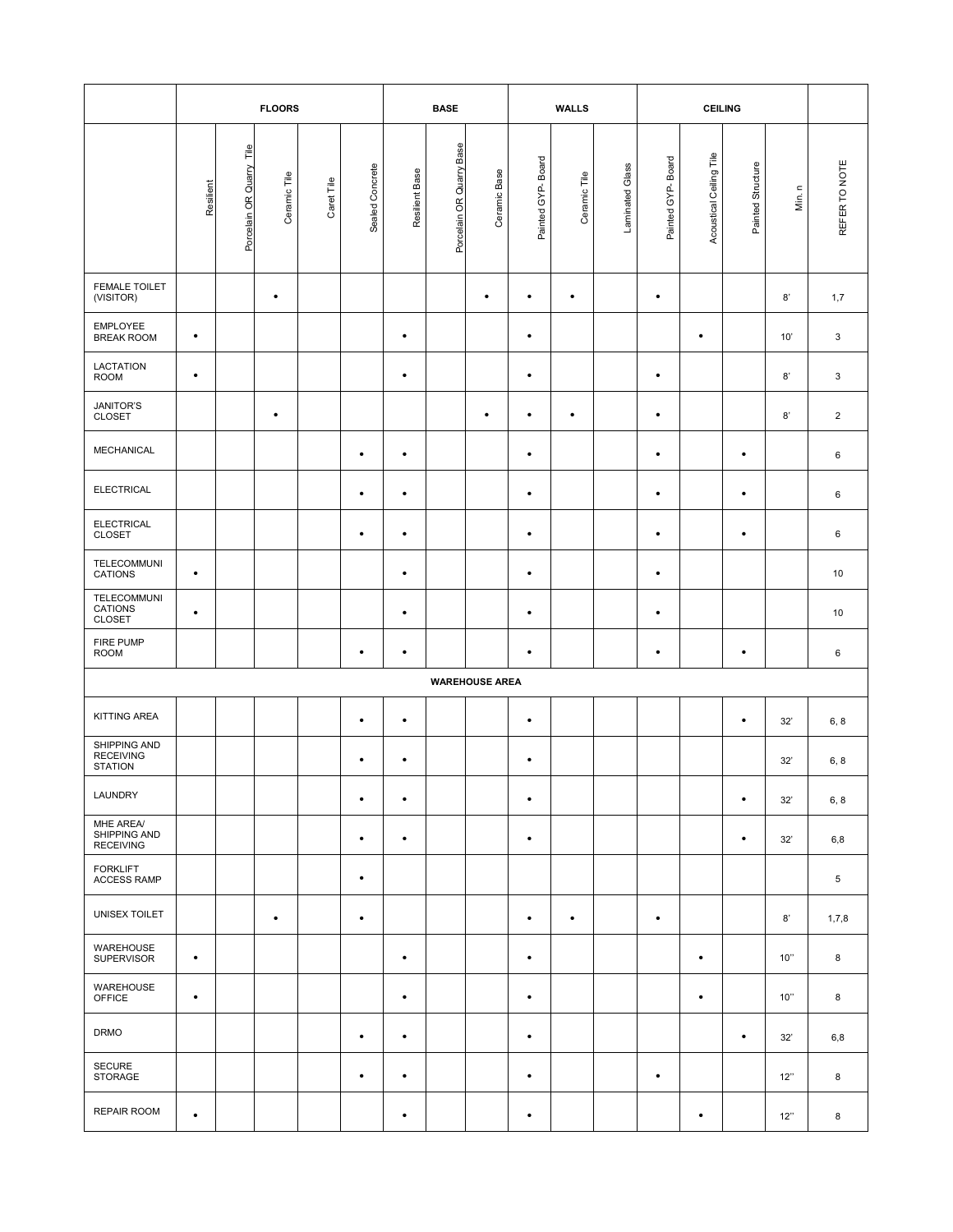|                                                    | <b>FLOORS</b> |                                             |              |            |                    | <b>BASE</b>    |                                   |                        | <b>WALLS</b>             |              |                    | <b>CEILING</b>            |                            |                   |                                  |               |
|----------------------------------------------------|---------------|---------------------------------------------|--------------|------------|--------------------|----------------|-----------------------------------|------------------------|--------------------------|--------------|--------------------|---------------------------|----------------------------|-------------------|----------------------------------|---------------|
|                                                    | Resilient     | Τle<br>Quarry<br>$\frac{1}{2}$<br>Porcelain | Ceramic Tile | Caret Tile | Concrete<br>Sealed | Resilient Base | Base<br>Quarry<br>6Ř<br>Porcelain | Base<br><b>Ceramic</b> | Board<br>GYP-<br>Painted | Ceramic Tile | Glass<br>Laminated | Board<br>GYP-I<br>Painted | Tile<br>Acoustical Ceiling | Painted Structure | $\mathord{\text{\rm c}}$<br>Μiη. | REFER TO NOTE |
| CLASSIFICATIO<br>N ROOM                            | $\bullet$     |                                             |              |            |                    | $\bullet$      |                                   |                        | $\bullet$                |              |                    |                           | ٠                          |                   | 12"                              | 8             |
| <b>RECYCLE</b><br>STORAGE                          |               |                                             |              |            | $\bullet$          | $\bullet$      |                                   |                        | $\bullet$                |              |                    | $\bullet$                 |                            |                   | 12'                              | 8             |
| <b>GENERAL</b><br><b>PURPOSE</b><br><b>STORAGE</b> |               |                                             |              |            | $\bullet$          | $\bullet$      |                                   |                        | $\bullet$                |              |                    | $\bullet$                 |                            |                   | 12'                              | 8             |
| <b>FORKLIFT</b><br>CHARGING<br>AREA                |               |                                             |              |            | $\bullet$          | $\bullet$      |                                   |                        | $\bullet$                |              |                    |                           |                            | $\bullet$         | 32'                              | 6,8           |
| <b>RACK</b><br><b>STORAGE</b><br>AREA              |               |                                             |              |            | $\bullet$          | ٠              |                                   |                        | ٠                        |              |                    |                           |                            | ٠                 | 32'                              | 6,8           |

1. ALL WET WALLS IN TOILET ROOMS SHALL HAVE 4'-0" HIGH CERAMIC TILE WAINSCOT.

2. WALLS ADJACENT TO JANITOR'S SINK SHALL HAVE A 4'-0" HIGH CERAMIC TILE WAINSCOT.

3. ALL COUNTER TOPS SHALL HAVE A WATERFALL FRONT EDGE. COUNTER TOP IN RESTROOM, BREAK ROOM AND LACTATION ROOM SHALL HAVE A MINIMUM 4" INTEGRAL COVED BACKSPLASH.

4. CEILING IS PAINTED CANOPY STRUCTURE AT COVERED WALKWAYS.

5. WALL AND BASE ARE BUILDING EXTERIOR FINISH.

6. CEILING SHALL BE PAINTED STRUCTURE IF ALLOWED BY APPLICABLE CODE

7. CERAMIC TILE FLOOR FINISH REQUIRES DEPRESSED SLAB.

8. GYPSUM WALLBOARD SHALL NOT BE USED BELOW 8 FEET ABOVE FINISH FLOOR, AS INTERIOR FINISH OF THE BUILDING ENVELOPE IN THE WAREHOUSE AREA, OR ON THE WAREHOUSE SIDE OF THE DEMISING WALL BETWEEN THE WAREHOUSE AREA AND THE ADMINISTRATION AREA. USE IMPACT RESISTANT GYPSUM BOARD IN CORRIDORS, STORAGE ROOMS, STAIRWELLS AND FOR ALL GYPSUM BOARD PARTITIONS ON THE WAREHOUSE SIDE OF THE FACILITY. EXPOSED INSULATION OR PLASTIC BAGGED IS NOT ALLOWED AS A FINISH MATERIAL.

9. INSULATED STOREFRONT SYSTEM

10. COMPLY WITH THE REQUIREMENTS OF ANSI/TIA/EIA-569-B

11. ALL VESTIBULES SHALL HAVE FULL LENGTH RECESSED ENTRY MAT.

12. FLOOR MOUNTED 3'-0" WIDE X 1'-0" DEEP WOOD BENCH SEAT WITH STEEL LEGS IN EACH FITTING ROOM. EACH FITTING ROOM DOOR SHALL BE FURNISHED WITH A DOUBLE ROBE HOOK AND FULL LENGTH MIRROR, ON THE ROOM SIDE.

#### 3.6. STRUCTURAL REQUIREMENTS

A. GENERAL: Design and construct as a complete system in accordance with APPLICABLE CRITERIA

B) ROOF

1) **Live Loads**: Design live loads shall be per the IBC but not lower than the following minimums.

**2) Primary roof members**, exposed to work floor (in addition to the uniform load):

**3) Single panel point** on lower chord of roof trusses or any point along primary structural members supporting roofs2,000 pounds

**4) Floor slab** - Uniform load 250 psf, Fork lift with lifting capacity of 5000 lb

**5) Pallets** with average weight of 1500 lb each will be stacked 6 high in pallets storage racks with the first pallet will be sitting on the floor. (Maximum pallet weight is 2500 lb). Slab shall be designed for all loads induced on slab by racking system.

**6) Warehouse:** The most stringent loading of the following: Administration 250 psf, Mezzanine 150 psf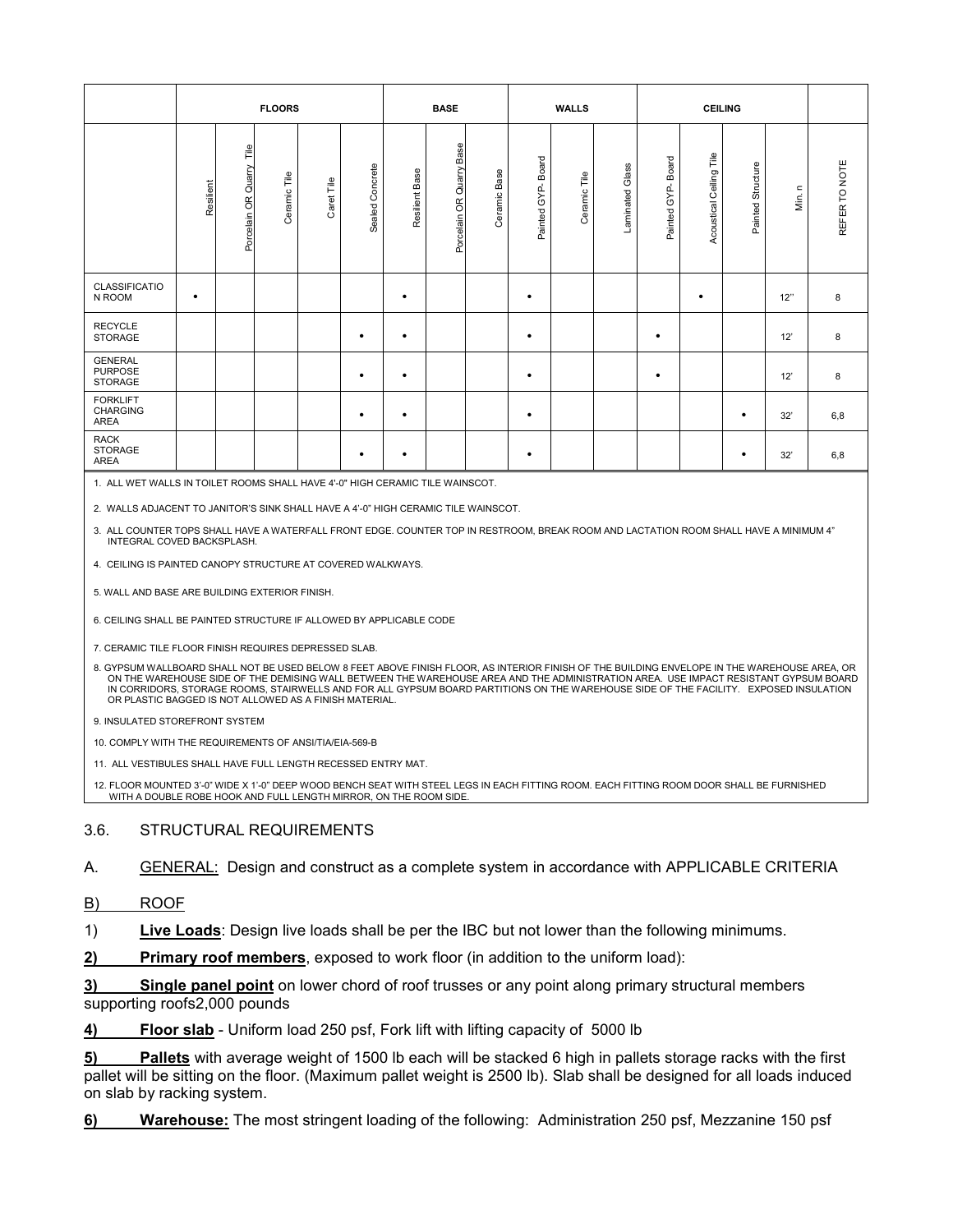**7) Column Spacing** Column spacing shall not be less than 25 feet in the long direction of building and 60 feet (in warehouse) in the narrow direction. Columns are to be spaced in such a way as to allow standard industrial shelving for palletized loading. Shelving shall be constructed in a back-to-back double row configuration with no interspersed single rows.

3.7. SEE PARAGRAPH 6.7 THERMAL PERFORMANCE – NOT USED

3.8. PLUMBING REQUIREMENTS

A. GENERAL:

1) **Plumbing system** shall be designed and installed in accordance with the International Plumbing Code (IPC). Fixtures shall be of the water saving type and approved for its use per the IPC. Hot water shall be provided for all lavatories. Refer to paragraph 5 for domestic water metering requirements.

**2) Emergency eyewash stations** Locate in accordance with OSHA standards 1910 and 1926. Water must be heated and a thermostatic tempering valve employed to provide water at the OSHA-required temperature. Provide a floor drain with a secondary waterless trap (similar to Trap Guard system or equal). Emergency eyewash system shall be provided with audible alarm with blinking light to indicate that the unit is in operation.

**3) Floor drains** Provide floor drains in toilets to facilitate proper maintenance.

3.9. COMMUNICATIONS AND SECURITY SYSTEMS

A. TELECOMMUNICATIONS SYSTEM: Provide telecommunications outlets per the applicable criteria based on functional purpose of the space within the building and in accordance with other provisions of this RFP.

1) **Voice and Data**:

a) **Workstation**: Provide voice and data connection capability to all workstations.

b) **Issue/Turn-in Station**: Provide each Issue/Turn-in station with one voice and two data connection.

c) **Projector**: Provide data connection capability at projector locations.

2) **Cable TV (CATV)**: All CATV outlet boxes, connectors, cabling, and cabinets shall conform to applicable criteria unless noted otherwise. All horizontal cabling shall be homerun from the CATV outlet to the nearest telecommunications room unless indicated otherwise. Provide 2 CATV outlets in Queuing/Orientation Hall and 1 CATV outlet in Employee Break room.

3) **Paging System**: A zoned paging system shall be provided throughout the facility and integrated with the telephone system. System may utilize mass notification amplifiers and speakers, but shall be overridden by the mass notification system if mass notification system is activated while the paging system is being utilized. System shall have a minimum capacity of eight zones. Facility shall be zoned per user requirements.

### B) SECURITY SYSTEMS

1) **Intrusion Detection System (IDS)**: The IDS shall include empty conduits with pull wires and junction boxes at the control panels, balanced magnetic switches, and motion sensors. An empty conduit with pull wire shall be installed from each IDS control panel to the main communication room. Design Build Contractor shall coordinate with the Contracting Officer's Representative for the locations and connection points of IDS devices. The IDS control panels, balanced magnetic switches, and motion sensors will be GFGI.

C) MASS NOTIFICATION SYSTEMS (MNS): Provide MNS per the applicable criteria and integrate the building MNS into the installation's MNS.

### 3.10. ELECTRICAL REQUIREMENTS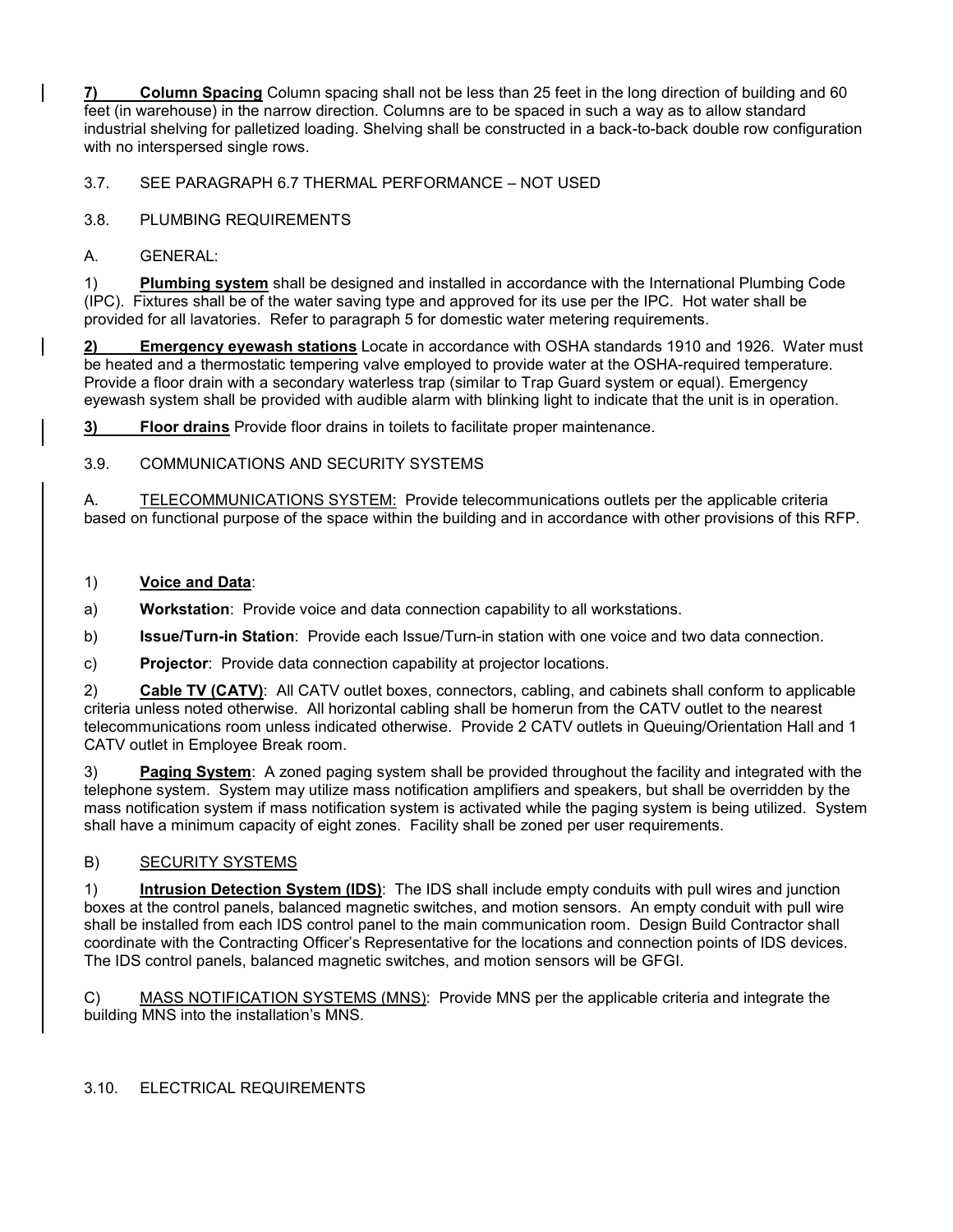A. GENERAL: Select electrical characteristics of the power system to provide a safe, efficient, and economical distribution of power based upon the size and types of loads to be served. Use distribution and utilization voltages of the highest level that is practical for the load to be served. The effect of nonlinear loads such as computers, other electronic equipment and electronic ballasts shall be considered and accommodated as necessary. Voltage drop shall not exceed the maximum allowed per ASHRAE 90.1. Provide surge protective device on service entrance equipment and branch panelboard for communications and related system per UFC 3- 520-01.

B) POWER: Provided for all installed equipment requiring power including all Government Furnished Contractor Installed (GFCI) equipment and all Government Furnished Government Installed (GFGI) equipment. Power poles are not allowed. The following shall also be provided.

## 1) **Outlets**:

a) **General:** Provide 125-volt duplex receptacles per NFPA 70, in conjunction with the proposed equipment and furniture layouts, and as per other stated requirements elsewhere in the RFP.

b) **Occupied Spaces**: In addition to receptacles required elsewhere in the RFP provide one 125-volt duplex receptacle per wall in all normally occupied spaces.

c) **Corridors:** For housekeeping purposes provide a minimum of one 125-volt duplex receptacle per corridor. No point along the corridor shall be more than 25 feet from a receptacle.

d) **Lavatories:** Provide 125-volt duplex receptacles mounted adjacent to lavatories. Provide a minimum of one for every two adjacent lavatories. Each single lavatory shall also be provided a receptacle.

e) **Mechanical & Electrical Rooms**: Provide a minimum of two 125-volt duplex receptacles in each mechanical room in addition to NFPA 70 requirements. In addition, provide a minimum of one 125-volt duplex receptacle in each electrical room.

f) **Warehouse Area**: Provide 125-volt duplex receptacles within the warehouse area. No point along perimeter walls in the warehouse shall be more than 25 feet from a receptacle. If applicable, install receptacles on columns.

g) **Building Entrance**: Provide a 125-volt duplex receptacle on the exterior wall near each entrance door of the building.

h) **Queuing/Orientation Hall**: Provide 125-volt duplex receptacles within the Queuing/Orientation Hall. No point along perimeter walls in the Queuing/Orientation Hall shall be more than 25 feet from a receptacle.

i) **Issue/Turn-in Station**: Provide two 125-volt duplex receptacles or a 125-volt quadraplex receptacle for each Issue/Turn-in station.

### 2) **Equipment**:

a) **Battery Charging Station**: Provide a dedicated circuit with disconnect switch for each forklift battery charging station. Design Build Contractor shall coordinate with the Contracting Officer's Representative for additional information and requirements. Battery chargers are GFGI.

b) **Kitting Machine**: Provide a dedicated circuit with disconnect switch for each Kitting machine within Kitting Area. Design Build Contractor shall coordinate with the Contracting Officer's Representative for additional information and requirements. Kitting machines are GFGI.

c) **Baler Machine**: Provide a dedicated circuit with disconnect switch for each baler machine. Design Build Contractor shall coordinate with the Contracting Officer's Representative for additional information and requirements. Baler machine is GFGI.

3) **Metering**: Provide an electricity meter for serving the building in the standard unit of the measure. Where basewide energy and utility monitoring and control system exist, meter must be connected using the installation's advanced metering protocols. Meter configuration shall be complied with requirements of UFC 4- 010-06.

C) LIGHTING LEVELS, FIXTURES & CONTROLS: Provided lighting levels shall be within +/- 10% of required lighting levels. All interior and exterior building lights shall be provided with Lighting Emitting Diode (LED) lighting fixture. LED fixtures shall have a Color Rendering Index of (CRI) of 82 or higher and Luminaire Efficacy (LE) shall have a minimum of 80 LPW.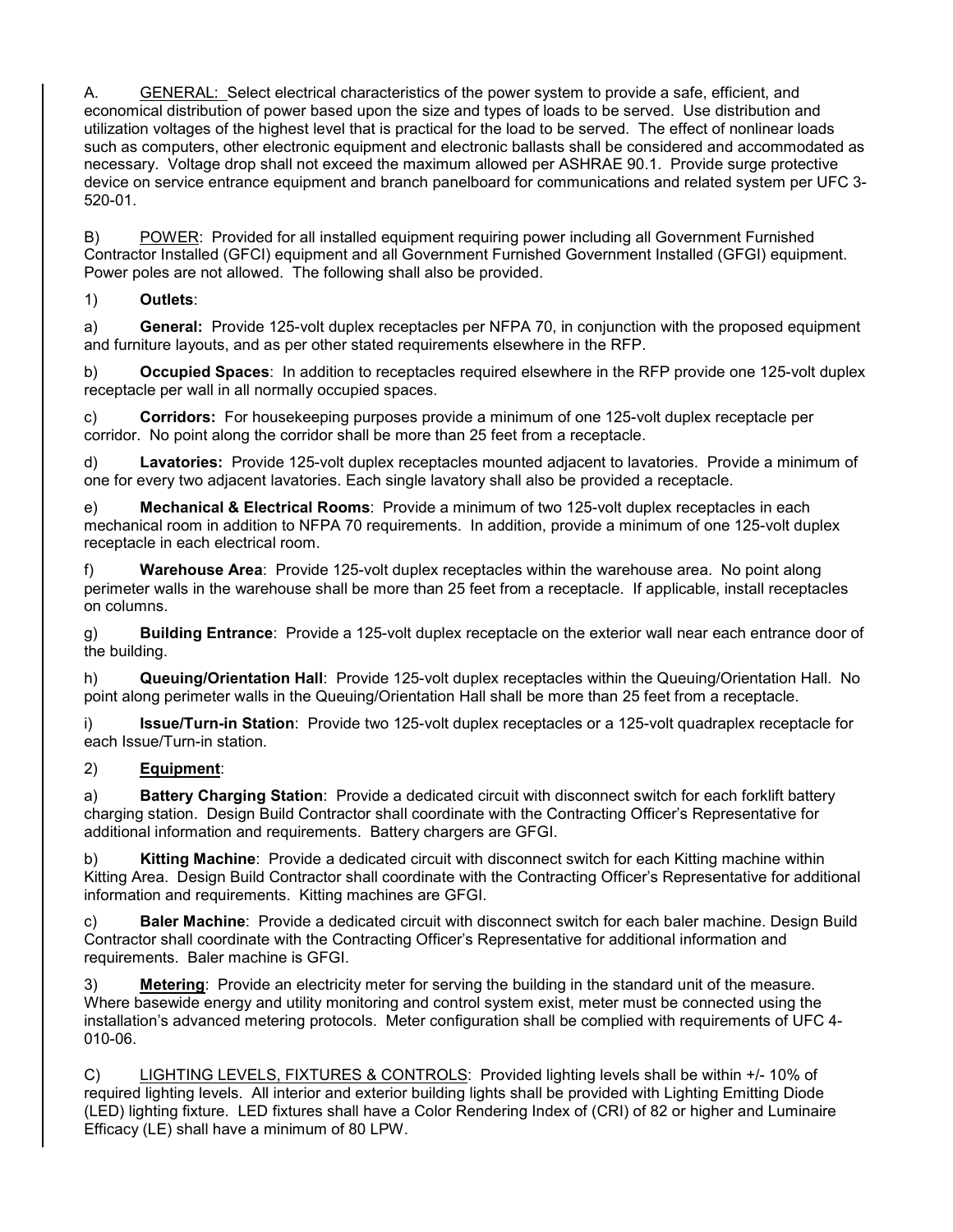1) **Daylighting and Lighting Control**: Provide automated lighting controls, including occupancy/vacancy sensors with manual-off capability, provided for appropriate spaces in accordance with UFC 3-530-01 and ASHRAE 90.1. Where the space having naturalize source, contractor shall maximize the use of automatic dimming controls For at least 90% of individual occupant spaces, provide individual lighting controls that enable occupants to adjust the lighting to suit their individual tasks and preferences, with at least three lighting levels.

2) **Warehouse Storage Area**: Lighting level shall be 15 foot candles. Each lighting fixture shall has integral occupancy sensor and automatically turns on to full brightness upon detection of occupant approaching. Lighting circuits shall be connected through lighting control panel with manual switch override-off for maintenance purpose. Lighting fixtures shall be mounted at the bottom of the roof frame about 1-6 inches.

4) **Issue/Turn-in Stations**: Lighting level in shall be 30 foot candles.

5) **Covered Shakedown/Hardstand**: Lighting level shall be 15 foot-candles. Lighting fixtures shall be provided with wet location fixtures. Manual light switch with photocell override-off shall be provided to control the lighting in this area. The photocell override-off is to ensure the lighting fixtures in this area could not be on during the daylight.

# 3.11. HEATING VENTILATING AND AIR CONDITIONING (HVAC) REQUIREMENTS

# A. GENERAL:

All offices (including warehouse offices), Issue/Turn-In Areas, Classification, Repair Area, Secure Storage and public spaces shall be heated and air-conditioned. The user shall be provided with adjustable controls of +/- 2 degrees F with a set point of 75 degrees F for cooling and 70 degrees F for heating. Installation shall be in accordance with the International Mechanical Code (IMC). Toilets shall be continuously exhausted during occupied hours. Air conditioning for communications room shall remain active at all times. Communication rooms shall be maintained at 72 deg F 40% RH at all times.

# B. HVAC DESIGN CRITERIA:

1) **Warehouse and storage areas** All warehouse and storage areas shall be heated and ventilated separate from the offices (including warehouse offices), Issue/Turn-In Areas, Classification, Repair Area, Secure Storage and public spaces. During cold weather, warehouse and storage areas shall be maintained at a minimum of 55 degrees F when occupied. During non-occupied hours, the temperature shall be maintained at a minimum of 40 degrees F for freeze protection. Air conditioning is not allowed in warehouse and storage areas. Installation shall be in accordance with the IMC. Only freeze protection is required in the fire riser room.

**2) Split system air handling units** (if used) shall be located in a mechanical room. Mechanical rooms shall be sized for ease of service, maintenance, and replacement of HVAC equipment. Design shall be such that equipment is not "trapped" in the space. Rooftop-mounted package equipment (if used) shall be accessible by means of a fully caged roof ladder located in a mechanical room as described above. Provide a lockable, full size roof hatch for the ladder.

**3) Air conditioned space zoning** shall be based on exterior envelope exposures. Where VAV systems are used, limit individual zones to a maximum of 2,500 cfm.

**4) Air handling units** shall run continuously during occupied hours. Similarly, outdoor ventilation air required by ASHRAE 62.1 shall be continuous during occupied hours.

**5) Equipment located outside** (on the ground) shall be enclosed in a security-screened equipment yard. Sound/noise shall be a consideration in the selection of all equipment.

# C. TEMPERATURE CONTROLS:

# 1) **Refer to Paragraph 5 for temperature control information.**

**2) Thermostatically controlled warehouse ventilation system** Provide a thermostatically controlled warehouse ventilation system capable of exhausting stratified hot, stale air trapped below the roofline at a minimum rate of 4 cfm per square foot of under-roof-area open to the warehouse. Cfm rating shall be at no less than 0.125 inch of static pressure. Limit noise level (per exhaust ventilator) to 50 fan sones (measured at 5 feet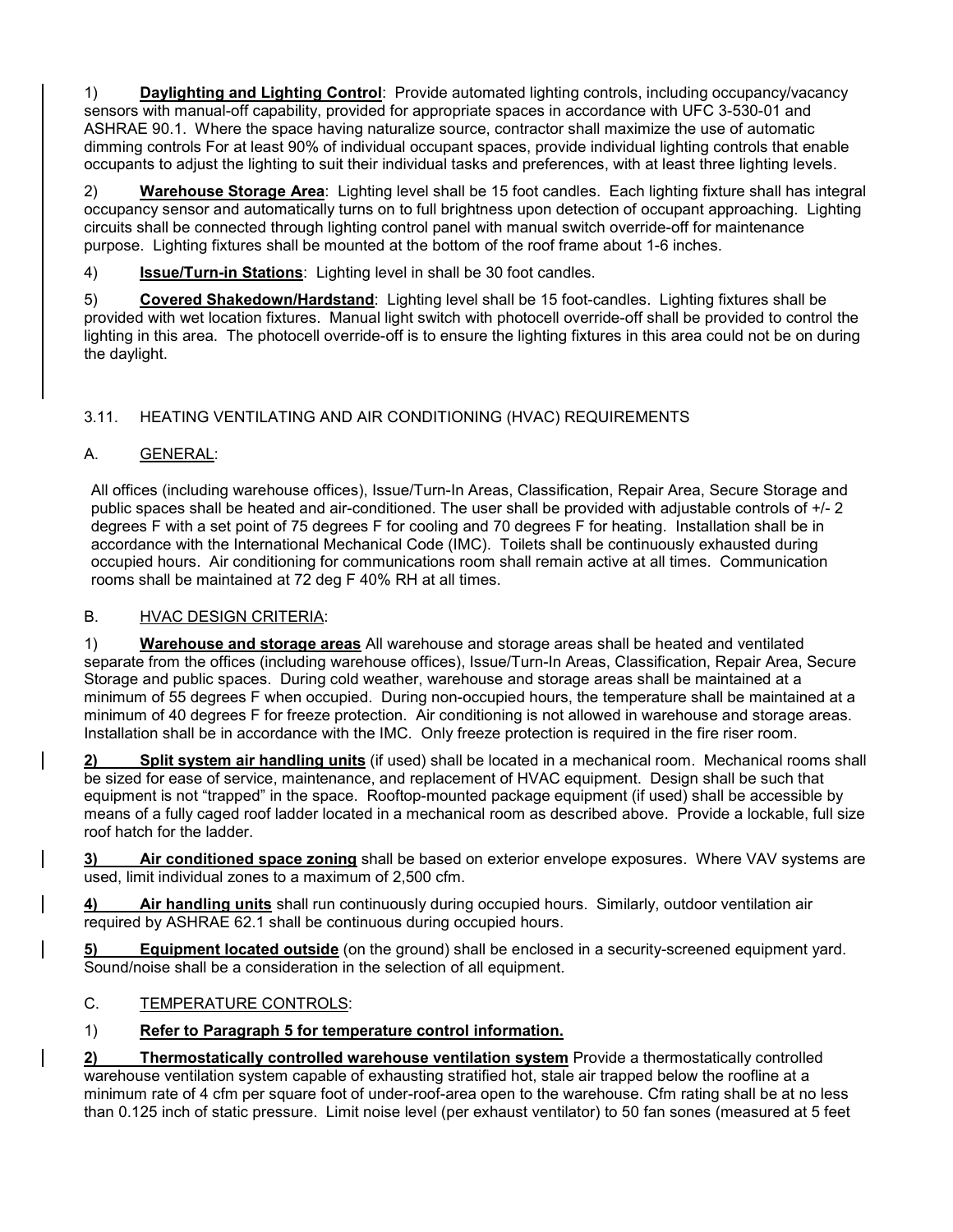per AMCA Standard 301, installation A, tested at zero static pressure). Fixed exhaust volume (per ventilator fan) shall fall between 23,000 cfm minimum and 45,000 cfm maximum at 0.125 inch of static pressure.

Ventilators shall have a cfm to sone ratio of at least 800 (cfm/sones = 800+). Ventilator ratings, etc. shall come from regularly published data provided by the equipment manufacturer. Locate ventilators to maximize the sweep of fresh air through the warehouse and prevent short-circuiting of air between intake and exhaust points. Provide separate thermostat on/off control for each ventilator at a convenient single location.

For purposes of night cool down provide low-wall, rain-resistant, air intake, wall louvers with motorized dampers. Louvers shall be sized for 3 air changes per hour (based on warehouse under-roof volume only) to produce a net free area velocity of no more than 500 fpm. If excess airflow is necessary (because of fan sizing) to meet the minimum airflow requirement then louvers must be sized so as to not exceed the 500 fpm maximum. Locate the louvers so as to promote balanced airflow and prevent short-circuiting. Interlock fans/dampers so that operation of a single fan or any combination of fans will open all of the dampers. With all fans operating (and all dock doors and dampers open) the velocity through the free area of all louvers and dock doors shall not exceed 500 fpm.

To prevent back drafting of gas-fired appliances interlock ventilators to heating units so that they will not fire if ventilators are energized. Heating unit interlocks are not required for appliances whose combustion air supply does not communicate with the warehouse space.

**3) Diffusion and ventilation** Per 29 CFR 1910 and other applicable criteria provide for sufficient diffusion and ventilation of gases from forklift storage batteries to prevent the accumulation of explosive mixtures. Batteries will be charged "in place".

3.12. SEE PARAGRAPHS 5.10 AND 6.12 ENERGY CONSERVATION

3.13. FIRE PROTECTION REQUIREMENTS

A. FIRE SUPPRESSION SYSTEMS:

1) **Fire suppression systems** shall be designed in accordance with the latest edition of UFC 3-600-01. Warehouse and storage areas shall be protected utilizing Early Suppression Fast Response (ESFR) type sprinklers. ESFR shall be designed and installed in accordance with NFPA 13. ESFR system shall be on a separate fire riser from the rest of the building. (Note: maximum roof slope for ESFR is 2/12.)

**2) Fire pumps:** The Contractor shall investigate the need for a fire pump. Fire pumps, if required, shall be installed in accordance with NFPA 20. Fire pumps shall be installed in a separate room with access from the exterior. Fire pump room shall have one hour separation from the rest of the building.

**3) Water storage tanks**, if required, shall meet the requirements of UFC 3-600-01 and NFPA 22. Water tanks must be supervised by the building's fire alarm system.

**4) Department Connection:** Department Connection (FDC) shall be provided in accordance with NFPA requirements.

**5) Post Indicator Valve:** Post Indicator Valve (PIV) shall be provided in accordance with NFPA requirements. PIV shall be supervised by the building fire alarm system.

### B. FIRE DETECTION AND ALARM SYSTEMS:

1) **Complete System:** There shall be one complete supervised addressable fire alarm system for the building. This system shall consist of a fire alarm panel, a communication device, initiating devices and notification devices.

**2) Software:** All software, software locks, special tools and any other proprietary equipment required to maintain, add devices to or delete devices from the system, or test the fire alarm system shall become property of the Government and be furnished to the Contracting Officer's Representative prior to final inspection of the system.

**3) Fire alarm system:** The fire alarm system shall be designed by a registered Fire Protection Engineer and installation shall be supervised by a National Institute for Certification of Engineering Technologies (NICET) level-3 (minimum) technician.